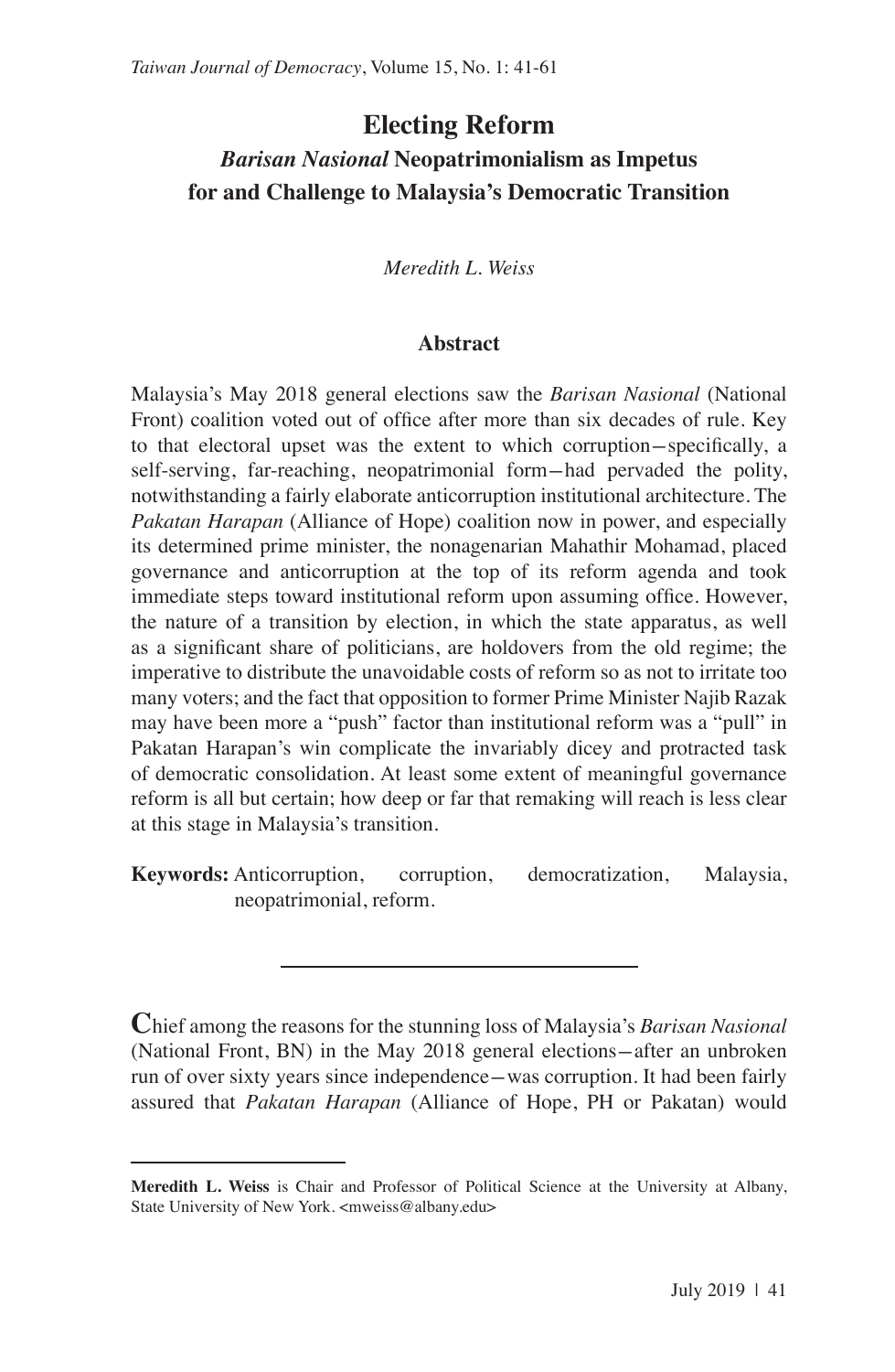perform well. An overlapping predecessor opposition coalition, *Pakatan Rakyat* (People's Pact),<sup>1</sup> had secured a majority of popular votes in the last election in 2013, albeit still falling far short of a parliamentary majority. That year, incumbent BN Prime Minister Najib Tun Razak commanded higher levels of support than his coalition or party, the United Malays National Organisation (UMNO); the coalition's resultant reliance on their standard-bearer's cachet gave the BN campaign an unusually "presidential" cast. Moreover, the BN splashed out massively with pre-election budgets and campaign-time grants and gifts, seeking to maintain Malay and other *Bumiputera* (indigenous) support and to win back non-Malay (especially ethnic Chinese) voters, most of whom had defected to the opposition by 2008, the preceding election.<sup>2</sup>

By 2018, Najib's halo was decisively cracked-whereas former longtime prime minister Mahathir Mohamad, in office from 1981 to 2003, had patched his back together and thrown his lot in with Pakatan. Also, not only did the BN have less to spend (though it hardly pinched pennies through the campaign), but also a raft of mega-scandals allowed Pakatan to cast doubt more convincingly on its real munificence. In the end, Pakatan was able to maintain its absolute level of popular support, notwithstanding a vociferous third-party challenge from former coalition member *Parti Islam seMalaysia* (Pan-Malaysian Islamic Party, PAS), and to shift the distribution of that support enough to win parliament. Pakatan won 48 percent of the popular vote to the BN's 34 percent, translating to 113 and 79 seats, respectively; PAS won 17 percent, for 18 seats. (State-based parties in Sabah and Sarawak secured the balance of the 222 total seats.)<sup>3</sup> Ethnic Chinese support for BN was especially paltry-an estimated 6.5 percent-with nearly all the rest going to Pakatan; Malay votes were split among BN (43.5 percent), Pakatan (22.3 percent), and PAS (34 percent).<sup>4</sup>

What drove Mahathir out of retirement and off to the opposition was Najib's "crazy idea that cash is king."<sup>5</sup> UMNO and its key partners had long been powered by patronage, as detailed below. However, what had been distributed rent-seeking, enriching a fairly broad circle of "*UMNOputera*," especially since the developmentalist heydays of the 1980s, had turned increasingly

<sup>&</sup>lt;sup>1</sup> *Parti Islam seMalaysia* (PAS) had since exited Pakatan Rakyat; members of its "progressive" wing left PAS, reorganized as *Parti Amanah Negara* (National Trust Party), and joined the coalition in PAS's stead. Shortly after Mahathir Mohamad launched his new party in 2016, he allied that party, too, with what was now Pakatan Harapan.

<sup>2</sup> See Meredith L. Weiss, "Malaysia's 13th General Elections: Same Result, Different Outcome," *Asian Survey* 53, no. 6 (2013): 1135-1158.

<sup>&</sup>lt;sup>3</sup> A number of seats changed hands subsequently, as members of parliament jumped from the BN to Pakatan, as well as through by-elections. For a detailed review and analysis of the results, see Ibrahim Suffian and Lee Tai De, "How Malaysia Voted in 2018," in *Toward a New Malaysia? The 2018 Election and Its Aftermath*, ed. Meredith L. Weiss and Faisal S. Hazis (Singapore: NUS Press, forthcoming), chap. 2.

<sup>4</sup> Ibrahim and Lee, "How Malaysia Voted in 2018," MS, p. 28.

<sup>5</sup> Interview by author with Mahathir Mohamad, October 10, 2016, Putrajaya, Malaysia.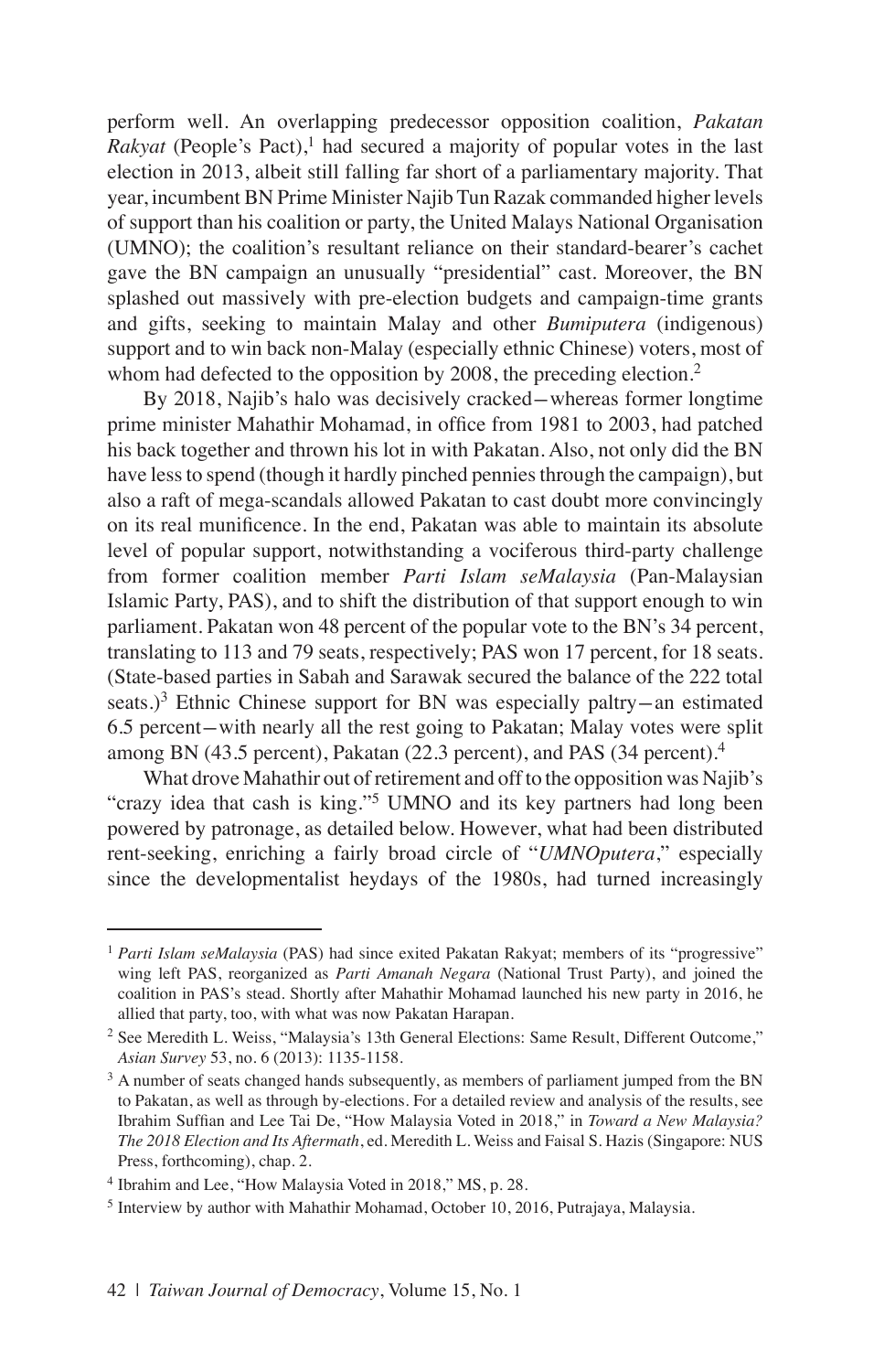under Najib toward personal and extraordinary enrichment, even as the cash flowing from party hierarchy to the ground also increased. By 2017, Malaysia's Corruption Perceptions Index (CPI) score<sup>6</sup> was 47 on a scale of 100, in which 0 is highly corrupt and 100 is very clean; the country ranked  $62<sup>nd</sup>$  among 180 countries or territories globally. (Malaysia's score had not yet changed by the end of 2018, though it had ticked up to a rank of  $61<sup>st</sup>$  globally.) While Malaysia outperformed neighboring states such as Indonesia, the Philippines, Thailand, and Vietnam, it significantly underperformed counterparts such as Singapore (tied for third globally), Japan, Taiwan, and South Korea. More revealing still, Malaysia had been on a downward slope. From 1995 through 2008, Malaysia's score averaged 50.8; it had dipped below 50 only twice, in 2000 and 2002. From 2009 through 2017, coinciding with Najib's premiership, the average dropped to 47.7, exceeding 50 only in 2014, then trending incrementally downward each year thereafter.<sup>7</sup> In other words, in the eyes of the experts and businesspeople whose assessments lie behind the CPI's component measures, Malaysia had been faring worse in recent years.

Especially key were concerns surrounding the 1Malaysia Development Berhad (1MDB) sovereign wealth fund that started to emerge in 2013. By the time of the 2018 elections, allegations of massive graft had reached a fever pitch outside Malaysia, with ongoing investigations in several countries-but Najib had shut down official inquiries at home. Alternative media and activists, as well as the parties in Pakatan Harapan, kept the story alive in Malaysia, however jaded much of the voting public seemed to be at the prospect of corrupt politicians. About one-third of the promises in Pakatan Harapan's elaborate, nearly two-hundred-page election manifesto centered on corruption and good governance, the core tropes of the coalition's campaign. When Mahathir strode back into office in May 2018, however improbably, backed by the very parties and activists who had declared him *Mahazalim* (loosely, The Evil One) and worse in the *Reformasi* era of the late 1990s, it was with the primary mandate and the overwhelming objective of rooting out corruption. His advanced age has lent credibility; observers generally believe that at this stage, he is not messing around: he has little time to waste as he seeks to restore his sullied legacy.

The new Pakatan Harapan government has thus launched itself into governance-reform and anticorruption initiatives as it strives to consolidate its democratic transition. However unreliable its commitment may be on other

<sup>6</sup> Developed by Transparency International, the CPI is a composite measure, drawing on up to thirteen (for Malaysia, currently nine) established indices of corruption and governance. It captures experts' and businesspersons' perceptions of public-sector corruption, both institutional aspects (e.g., availability and enforcement of laws on financial disclosure or whistleblowerprotection, extent of bureaucratic red-tape) and practice (e.g., the extent of bribery, nepotism in civil-service appointments, or prosecution of corrupt officials).

<sup>7</sup> Data from Transparency International Malaysia, "Corruption Perceptions Index 2018," slide presentation, January 29, 2019.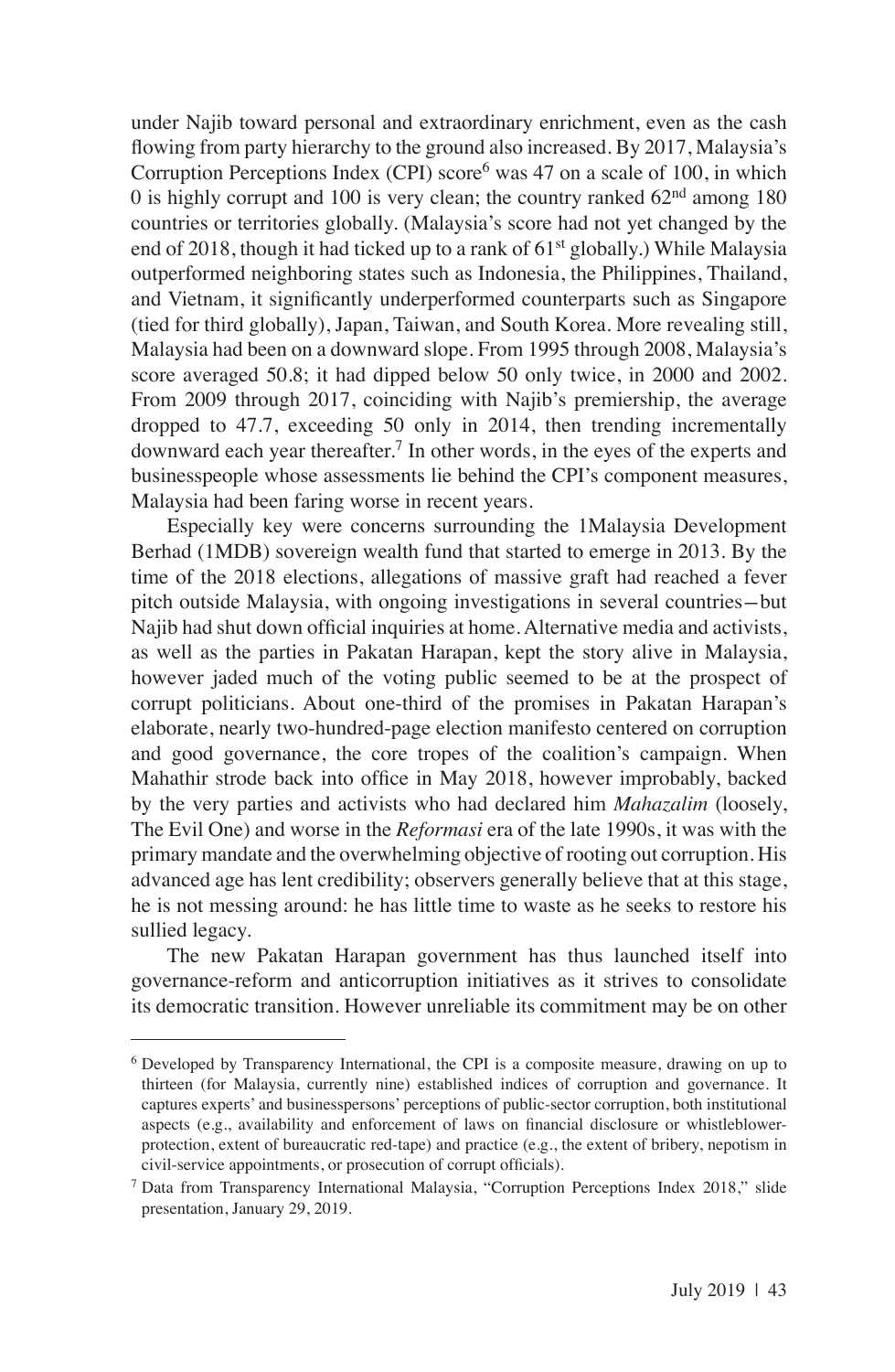issues-and it is, on many-here the political will is strong, at least at the top. There are, of course, serious lacunae in what the coalition is set to address with gusto or alacrity, and allegations of new politicians' adopting the habits of those freshly ousted arose almost immediately. Even at this early stage in the transition process, though, it is worth considering the new government's approach to governance reform since the 2018 elections, and what looks especially promising or unlikely. To set the stage, we begin with an overview of "money politics" under the BN and the drift toward neopatrimonialism since the 1980s, especially over the past decade under Najib. The case sheds light on the specific potential for, as well as hurdles obstructing, institutional reform after a liberalizing electoral outcome, $\delta$  and the real difficulty in moving beyond technical fixes toward more far-reaching, durable, politicizationresistant reform.

## **Money Politics under the Barisan Nasional**

To make sense of Malaysia's present reform efforts-and of how anticorruption became such a lodestar-requires a grasp of how the system developed in its sixty-one years under the Barisan Nasional and progenitor Alliance coalitions. It was the Alliance, comprised of UMNO, the Malayan (later Malaysian) Chinese Association (MCA), and the Malayan (Malaysian) Indian Congress (MIC) that propelled the polity through independence from Britain in the mid-1950s, winning first municipal, then federal and state, elections. After racial tensions rattled Malaysia's communal-ethnically stratified, albeit imperfectly consociational<sup>9</sup>-polity and nearly two years' suspension of parliamentary rule, the Alliance reorganized as the expanded Barisan Nasional, incorporating a slightly shifting array of more or less communal, and national or statebased, parties. By the time Najib assumed the premiership in 2009, after a poor electoral showing in 2008 cost the BN its two-thirds parliamentary supermajority for the first time and obliged Abdullah Ahmad Badawi to step down as prime minister, the key players were firmly established as UMNO, the MCA, the MIC, and UMNO-free Sarawak's *Parti Pesaka Bumiputera Bersatu*  (United Indigenous Heritage Party, Bersatu). Opposing this camp at that point were the Democratic Action Party (DAP), *Parti Keadilan Rakyat* (People's Justice Party, PKR),<sup>10</sup> and PAS, united in Pakatan Rakyat-itself the successor

<sup>8</sup> Marc Morjé Howard and Philip G. Roessler, "Liberalizing Electoral Outcomes in Competitive Authoritarian Regimes," *American Journal of Political Science* 50, no. 2 (2006): 365-381.

<sup>9</sup> Meredith L. Weiss, "The Consociational Model in Southeast Asia: Is It (Still) Relevant?" *Taiwan Journal of Democracy* (special issue) (May 2013): 149-170.

<sup>10</sup> When launched in 1998, PKR was *Parti Keadilan Nasional* (National Justice Party), an outgrowth from NGO *Adil* (Just), self-styled as chief vehicle of the Reformasi movement that the combination of the 1997 Asian Financial Crisis and a rift between Mahathir and then-deputy Anwar Ibrahim sparked.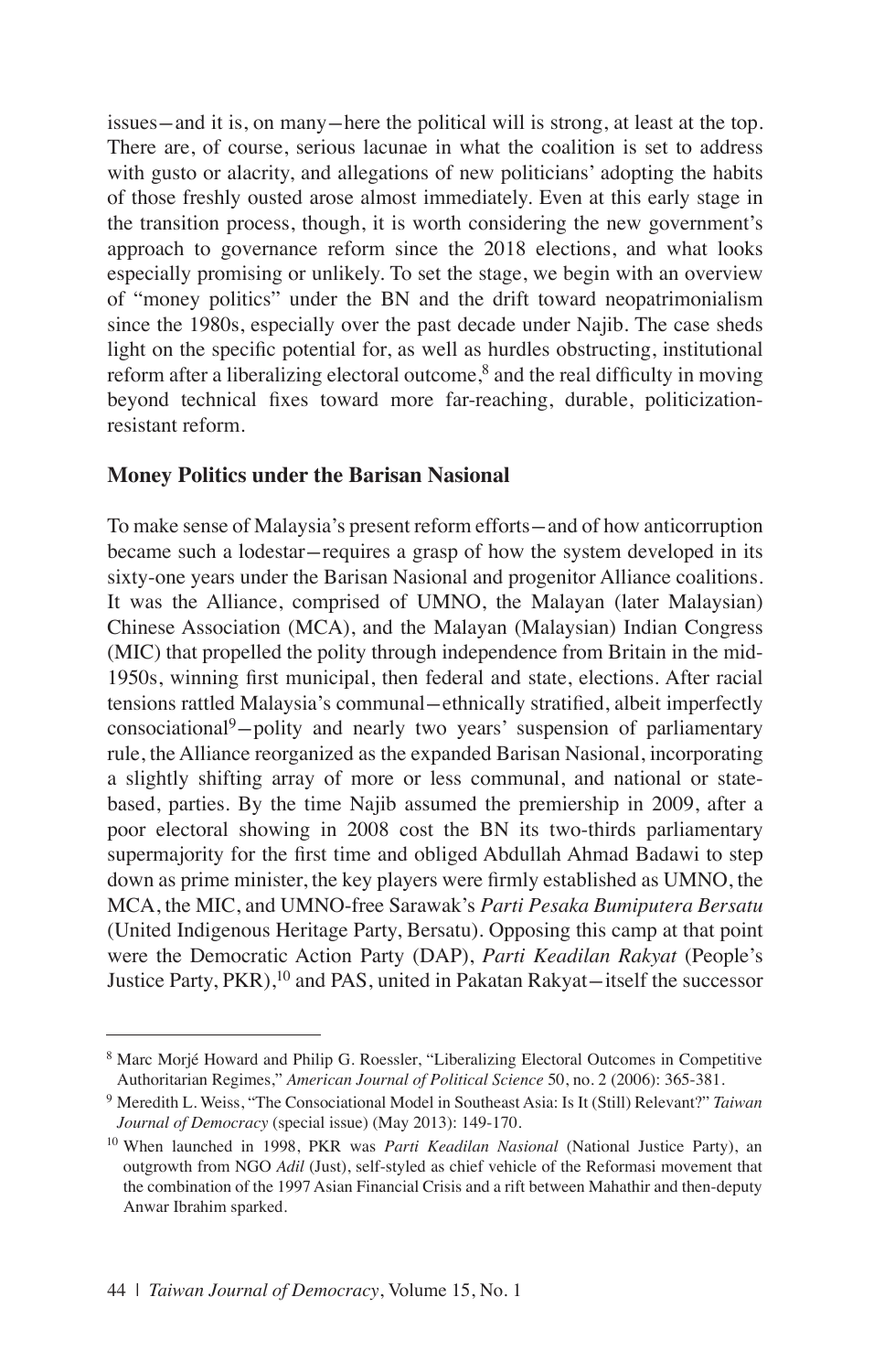to a similarly constituted *Barisan Alternatif* (Alternative Front) for the 1999 elections.

While much can be said about the nature of the BN and its component parties, three features most concern us now: the expansion of party-business (and overlapping state-business) links since the 1980s; the usually collective, imperfectly contingent nature of electoral patronage it has favored; and its partisanization of the civil service.

#### *Party-Business Links since the 1980s*

Over its time in power, the BN reshaped Malaysia's political economy, being itself transformed in the process. Key to post-1969 restructuring was not just remaking the governing coalition, but also the economy, most substantially through the dramatic expansion of colonial and postcolonial affirmative action policies to benefit Malays and other Bumiputera, the popular majority and UMNO's core.<sup>11</sup> Kicking things off in 1966 was the launch of *Majlis Amanah Rakyat* (MARA, Council of Trust for the People) to replace the Rural Industrial Development Authority of the 1950s as a conduit for Bumiputera benefits.<sup>12</sup> followed by an UMNO-established investment cooperative in 1968. But real change came with the New Economic Policy (NEP) of 1971-1990, followed by the New Development Policy (1991-2000), the New Vision Policy  $(2001-2010)$ , then the New Economic Model  $(2011-2020)$ . These initiatives institutionalized a particular form of "money politics" in Malaysia: less votebuying than parties' and politicians' direct or indirect control of companies, skewed distribution of rents such as contracts and subsidies, and interference in the corporate sector. $^{13}$ 

The NEP allowed "a massive transfer of state funds to Malays" (and secondarily to other Bumiputera), in the name of tackling poverty, redistributing wealth, and reducing the identification of ethnicity with occupation.<sup>14</sup> Its provisions tallied to "an almost unlimited source of patronage," channeled indirectly-for instance, requirements that government-linked corporations (GLCs) favor Bumiputera, that Bumiputera secure all smaller and many larger government contracts, and that housing developers reserve discounted units for Bumiputera.<sup>15</sup> The 1975 Industrial Coordination Act, which required

<sup>11</sup> This section draws from Meredith L. Weiss, *The Roots of Resilience: Party Machines and Grassroots Politics in Southeast Asia* (Ithaca, NY: Cornell University Press, forthcoming).

<sup>12</sup> MARA's primary foci are economic and vocational assistance and education, particularly through a network of Bumiputera-only tertiary institutions.

<sup>&</sup>lt;sup>13</sup> Edmund Terence Gomez, "Monetizing Politics: Financing Parties and Elections in Malaysia," *Modern Asian Studies* 46, no. 5 (2012): 1371, 1374.

<sup>14</sup> John Funston, "UMNO-from Hidup Melayu to Ketuanan Melayu," in *The End of UMNO? Essays on Malaysia's Dominant Party*, ed. Bridget Welsh (Petaling Jaya, Malaysia: SIRD, 2016), 44, 46 (e-book).

<sup>15</sup> Ibid., 47-48.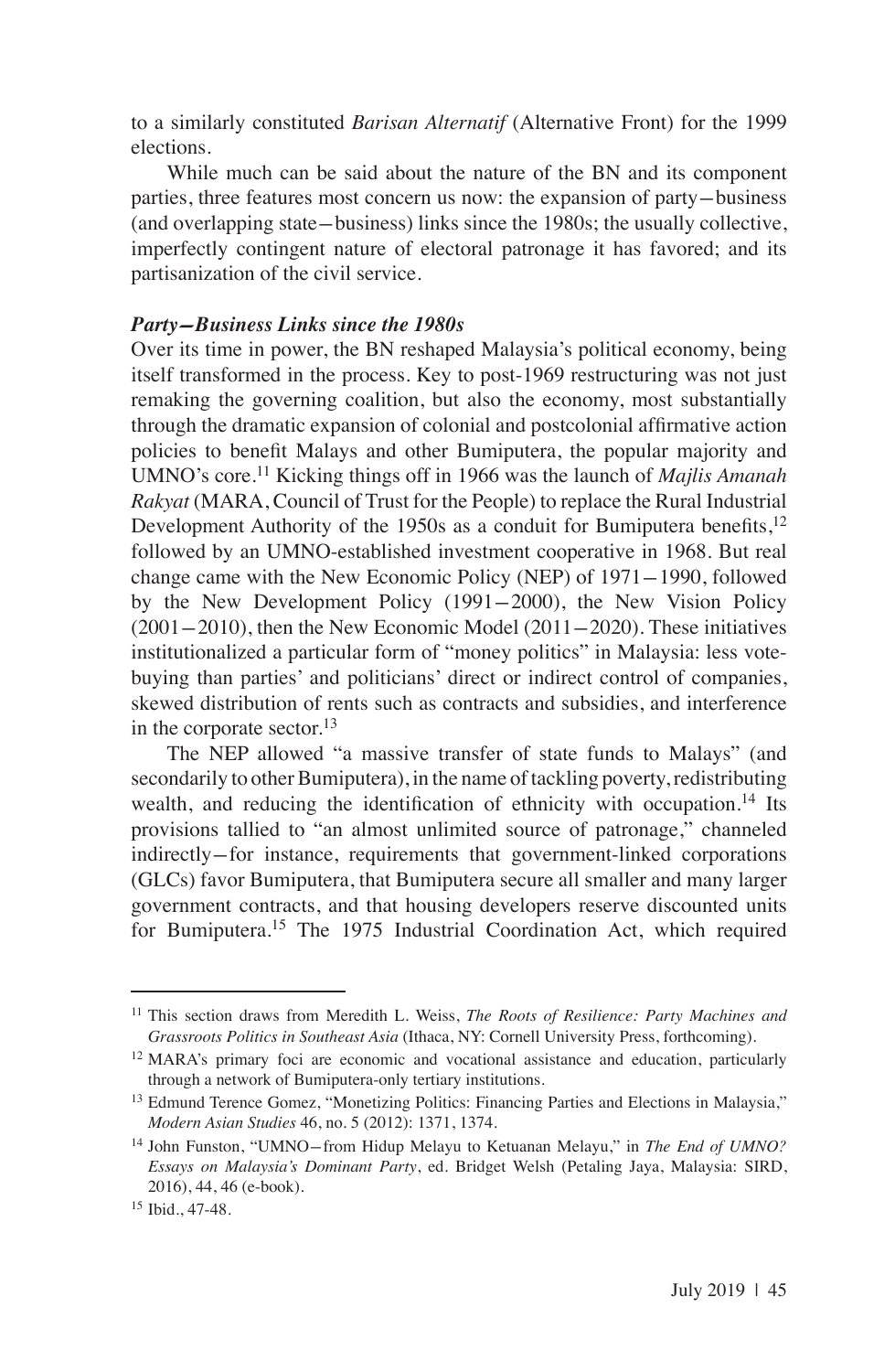30 percent Bumiputera participation for manufacturing licenses, was especially important, even after the MCA secured amendments to protect Chinese firms.<sup>16</sup> Although Chinese capital was less a target than foreign ownership, the community was negatively affected, including by its sharply reduced access to local tertiary education.

Ensuring non-Malays' general acquiescence were growth rates averaging 6.7 percent annually throughout the NEP, opportunities for joint ventures (as well as "Ali-Baba" arrangements, in which Malays were largely passive rentier capitalists), and later the NDP's recalibration to accommodate minority educational and cultural interests.<sup>17</sup> Resource rents also helped, especially once Malaysia became a net oil-exporter in the mid-1970s. The 1974 Petroleum Development Act gave federal authorities jurisdiction over petroleum-states control natural resources otherwise-proceeds from which enabled publicsector expansion and state spending in the  $1970s$  through  $1980s$ <sup>18</sup> Also, the MCA itself became highly invested in media and other businesses, even as UMNO's improved financial standing made the party no longer dependent on MCA resources, as it had been in Alliance days.

Starting early in the NEP years, the government nationalized firms and established a range of public enterprises, both government-owned and publicprivate joint-ventures; by 1979, the government owned about 557 public enterprises.<sup>19</sup> The public-sector share of  $GNP-29.2$  percent at the NEP's launch-peaked at 58.4 percent in 1981, but then dropped to 25.3 percent by 1993. That decline followed an aggressive shift toward privatization in the 1980s, for which Mahathir preferred picking winners, including UMNO leaders and well-connected businesspeople, to open tender.<sup>20</sup> By the mid-1990s, most of the largest Bumiputera-controlled firms were linked to top UMNO politicians; $^{21}$  the state divested itself of public enterprises, giving

<sup>16</sup> K. S. Jomo and E. T. Gomez, "The Malaysian Development Dilemma," in *Rents, Rent-Seeking and Economic Development: Theory and Evidence in Asia*, ed. Mushtaq H. Khan and K. S. Jomo (New York: Cambridge University Press, 2000), 289-290, and Edmund Terence Gomez, "Malaysia's Political Economy: Ownership and Control of the Corporate Sector," in *Misplaced Democracy: Malaysian Politics and People*, ed. Sophie Lemière (Petaling Jaya: Strategic Information and Research Development Centre, 2014), 247-249.

<sup>&</sup>lt;sup>17</sup> Heng Pek Koon, "The New Economic Policy and the Chinese Community in Peninsular Malaysia," *The Developing Economies* 35, no. 3 (1997): 262-263, 274-278, and "Chinese Responses to Malay Hegemony in Peninsular Malaysia 1957-96," *Tonan Ajia Kenkyu* [Southeast Asian Studies] 34, no. 3 (1996): 47.

<sup>18</sup> Jomo and Gomez, "The Malaysian Development Dilemma," 280-282.

<sup>19</sup> Ng Beoy Kui, "Vulnerability and Party Capitalism: Malaysia's Encounter with the 1997 Financial Crisis," in *Mahathir's Administration: Performance and Crisis in Governance*, ed. Ho Khai Leong and James Chin (Singapore: Times, 2001), 165.

<sup>&</sup>lt;sup>20</sup> Jomo and Gomez, "The Malaysian Development Dilemma," 288-289, and Edmund Terence Gomez, *Minister of Finance Incorporated: Ownership and Control of Corporate Malaysia*  (Petaling Jaya, Malaysia: SIRD, 2018), 38.

<sup>21</sup> Gomez, "Malaysia's Political Economy," 251-253.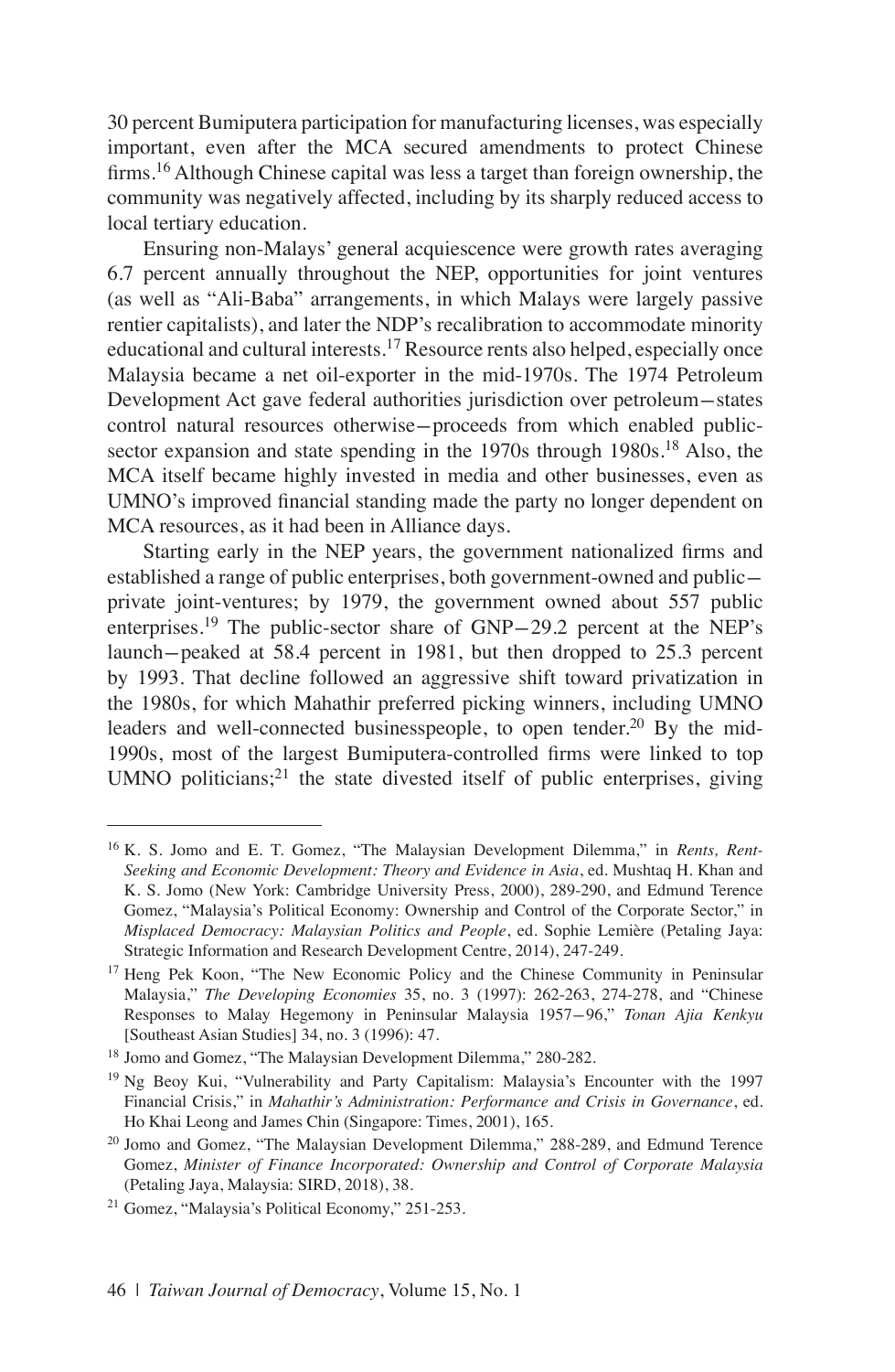trust agencies on behalf of Bumiputera (particularly *Amanah Saham Nasional*, the National Unit Trust Scheme), individuals holding assets for UMNO, and pro-UMNO Malay capitalists first dibs on shares.<sup>22</sup> A smaller number of non-Malays also shared in government rents via  $GLCs<sup>23</sup>$  As of 2013, the Malaysian government controlled 23.6 percent of the corporate sector and 42 percent of the market-capital value of the Malaysian stock market through seven GLICs and 35 GLCs, linked to a total of  $68,300$  companies.<sup>24</sup> Links between GLICs/ GLCs and UMNO remained tight and multistranded overall.

However significant the real gains from affirmative action in areas such as equalizing access to higher education, such heavy state economic involvement presents risks of, for instance, conflicts of interest from the overlap between regulators and investors. Moreover, the direct involvement of government and party actors themselves has fostered heavy politicization, even though the number of UMNO politicians and party leaders on GLIC and GLC boards has declined since Ahmad Abdullah Badawi succeeded Mahathir in 2003. Not just economic recessions, but also intra-elite feuds-frequently themselves tied to downturns-distress GLICs deployed for bailouts of crony firms as well as GLCs, especially with the government's takeover of those firms associated with ousted UMNO leaders, such as Anwar Ibrahim in 1998 and Daim Zainuddin in 2001.<sup>25</sup> Neoliberal rhetoric has not gotten in the way of politically useful channeling of benefits. For instance, after attracting Malay ire for his efforts to reform ethnicity-based equity regulations, reform GLCs, and decrease patronage upon assuming office, Najib announced maintenance of "market-friendly affirmative action" under the 10<sup>th</sup> Malaysia Plan and Bumiputera Economic Empowerment Programme in 2013, extending anew benefits in shares, housing, and GLC projects, and preferential access to government contracts. Rent-seeking and scandals persisted-but Najib had effectively shored up the Bumiputera support he needed to eke out a win in the 2013 elections.<sup>26</sup> Moreover, well-connected Bumiputera fare best; stilllimited opportunities have frustrated newly stoked ambitions among others in the category.<sup>27</sup>

The increasing alignment of political and economic power has changed politicians' incentives. Previously, UMNO dominated via demographic might, encouraging the party to prioritize economically marginalized voters, for

<sup>22</sup> Ng, "Vulnerability and Party Capitalism," 170.

<sup>23</sup> Gomez, *Minister of Finance Incorporated*, 40-45.

<sup>24</sup> Ibid., 176, 182.

<sup>25</sup> Ibid., 189-190, 218.

<sup>26</sup> Funston, "UMNO," 100-101; Gomez, *Minister of Finance Incorporated*, 58-60.

<sup>27</sup> Francis Kok Wah Loh, "Strongmen and Federal Politics in Sabah," in *Elections and Democracy in Malaysia*, ed. Mavis Puthucheary and Norani Othman (Bangi: Universiti Kebangsaan Malaysia Press, 2005), 84-86.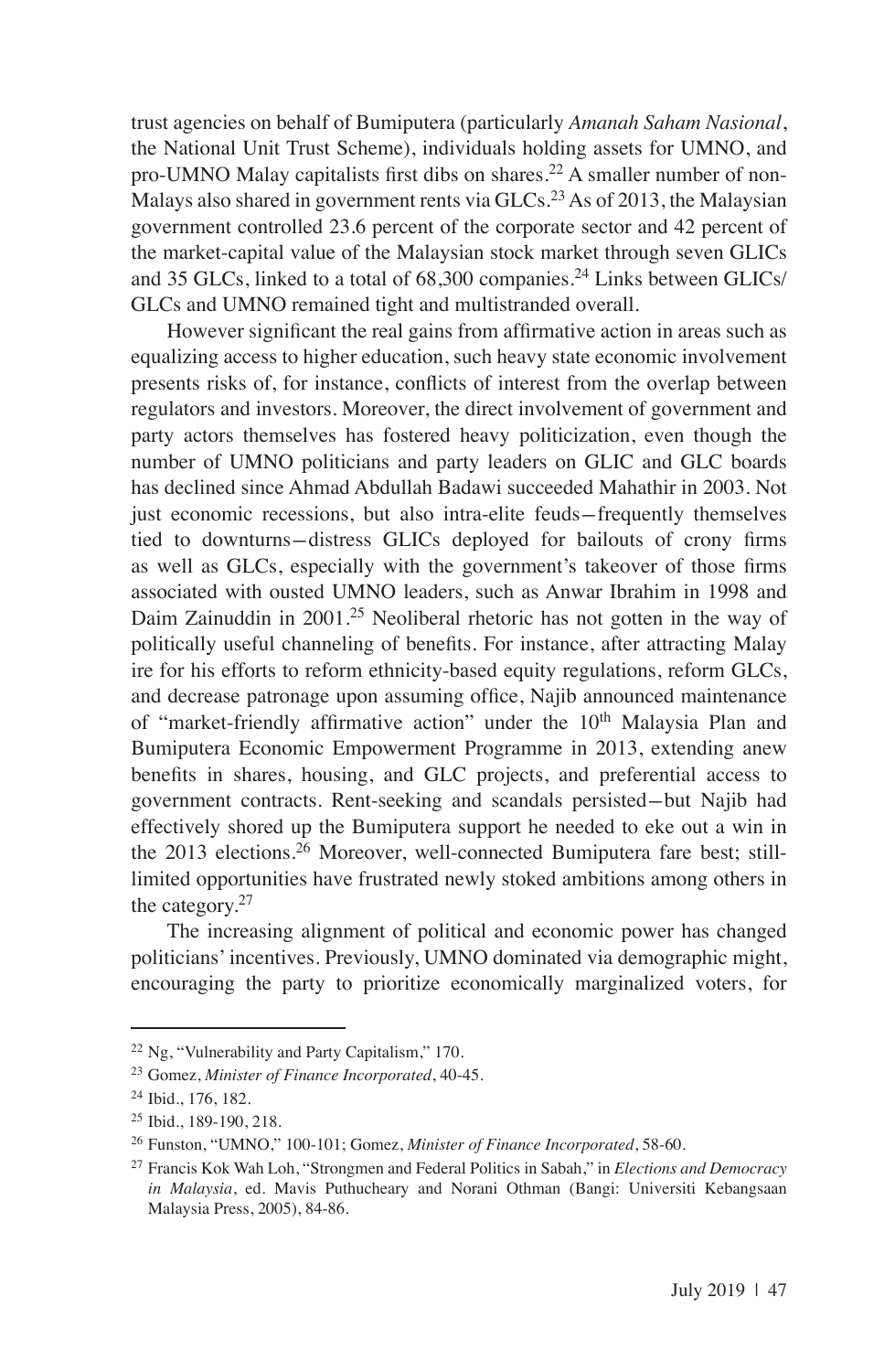instance, through pro-Malay educational policies.<sup>28</sup> NEP restructuring created new distributional coalitions motivated to safeguard their own interests, including the military and religious establishment (by way of schemes such as the Armed Forces Provident Fund and Tabung Haji pilgrimage fund<sup>29</sup>), new bureaucratic cliques, and parties.<sup>30</sup> Still, much patronage stays within the party or "sticks to a few hands at the top"; as elsewhere, patronage furthers "intraelite accommodation" as well as lures voters.<sup>31</sup> The result has been a "grasping" and disorderly clientelism" amid (especially) UMNO elites' "tireless pursuit of patronage,"<sup>32</sup> as well as entrenchment of "warlords" to be bought off in party elections.<sup>33</sup>

But the icing on the toxic cake was sovereign-wealth fund 1MDB, launched in 2009. The 1MDB fund was tasked with making strategic investments (focusing on energy, real estate, and other sectors) for national benefit. It had scarcely gotten off the ground before it was wracked by debt and confronted by mounting revelations of political intervention and irregular accounting. Especially damning was a 2015 expose of USD700 million that mysteriously had been deposited into Najib's personal accounts, allegedly from 1MDB.<sup>34</sup> Najib declared that the funds had been a Saudi donor's contribution to UMNO's 2013 election campaign-which, if true, would not violate Malaysia's (near-nonexistent) campaign-finance laws. Whatever their source, UMNO indeed had enjoyed the benefit of a "massive patronage machine" for that year's elections. Hundreds of millions of dollars flowed through 1MDB's corporate social responsibility arm, *Ihsan Perdana Berhad*, to UMNO politicians and to schools, hospitals, village heads for *umrah* (pilgrimage to Mecca), and other beneficiaries, draining 1MDB resources.<sup>35</sup> By 2018, as elections again approached, the Malaysian government largely had called off investigations at home, declaring the matter settled. Investigators overseas were less sanguine, including in the United States, where then Attorney General

<sup>&</sup>lt;sup>28</sup> Tariq Thachil, "Embedded Mobilization: Nonstate Service Provision as Electoral Strategy in India," *World Politics* 63, no. 3 (2011): 487-488.

<sup>&</sup>lt;sup>29</sup> That the former became vulnerable as rent-seeking peaked in the 2010s may help explain increasing pro-opposition mobilization among veterans' groups.

<sup>30</sup> James V. Jesudason, "The Developmental Clientelist State: The Malaysian Case," *Humboldt Journal of Social Relations* 23, nos. 1 & 2 (1997): 155.

<sup>&</sup>lt;sup>31</sup> Nicolas van de Walle, "Presidentialism and Clientelism in Africa's Emerging Party Systems," *Journal of Modern African Studies* 41, no. 2 (2003): 312-313.

<sup>&</sup>lt;sup>32</sup> William Case, "New Uncertainties for an Old Pseudo-Democracy: The Case of Malaysia," *Comparative Politics* 37, no. 1 (2004): 92.

<sup>33</sup> TI, *Reforming Political Financing in Malaysia* (Kuala Lumpur: Transparency International-Malaysia, 2010), 78.

<sup>&</sup>lt;sup>34</sup> Tom Wright and Simon Clark, "Investigators Believe Money Flowed to Malaysian Leader Najib's Accounts Amid 1MDB Probe," *Wall Street Journal*, July 2, 2015.

<sup>&</sup>lt;sup>35</sup> Tom Wright and Bradley Hope, "1MDB and the Money Network of Malaysian Politics," *Wall Street Journal*, December 28, 2015.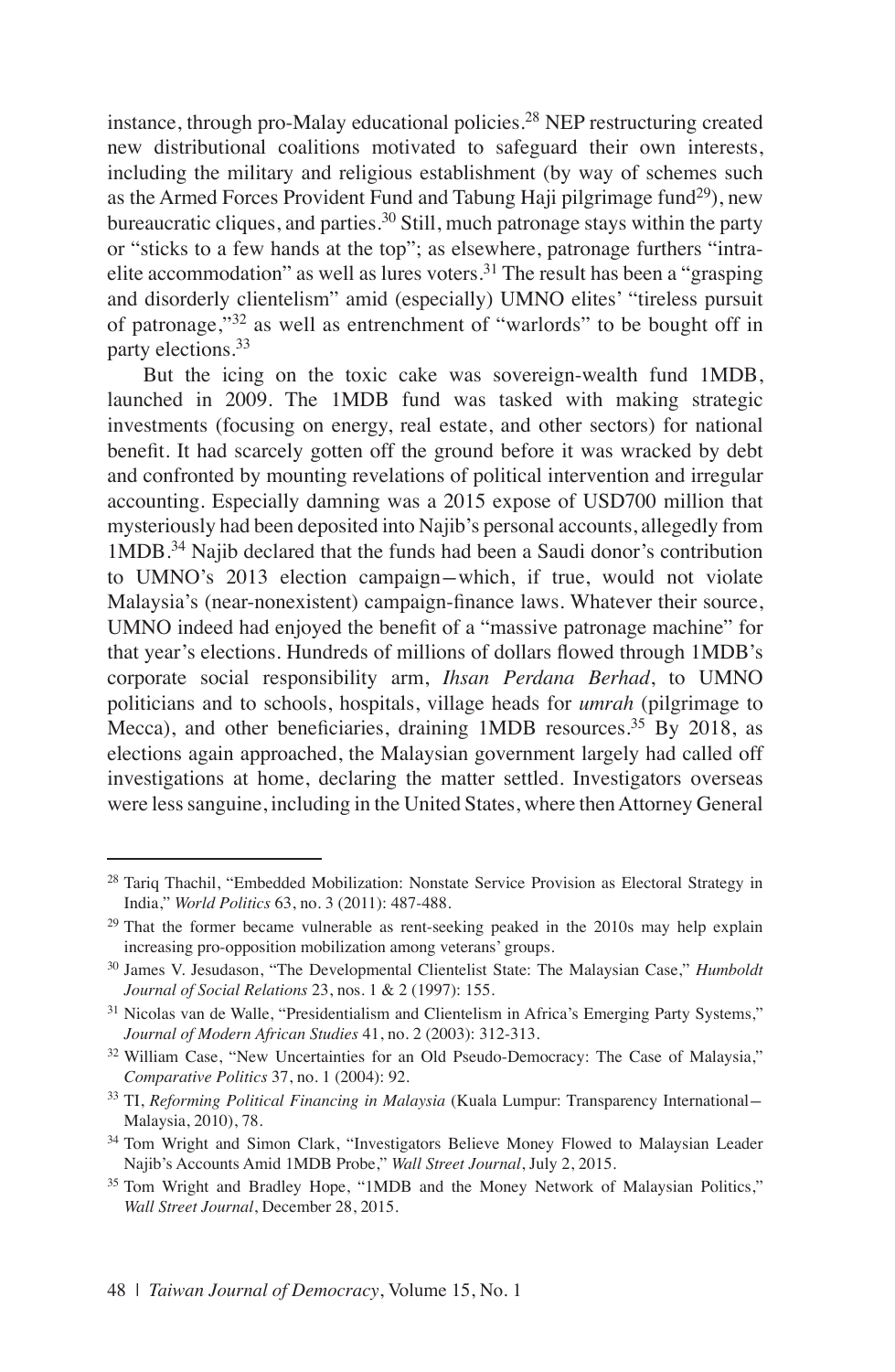Jeff Sessions extended an antikleptocracy investigation, begun under the preceding administration. That wider context made restoring Malaysia's *maruah* (dignity) among nations a campaign rallying cry for the opposition.

Nonetheless, however massive the scandal-one of the world's largest corruption and money-laundering cases to date-and however much its scale risked disequilibriating Malaysia's patronage order, it still might have blown over politically in Malaysia, at least unless and until investigations overseas implicated local politicians directly. Not only was macroeconomic growth still decently robust,<sup>36</sup> but also use of these funds purportedly to feed election machinery distributed the benefits widely. Nor does it help that "1MDB" is metonymy for a mind-numbingly complex saga. A March 2015 survey by Malaysia's respected Merdeka Center for Opinion Research found that fully 39 percent of respondents were oblivious to 1MDB and another 30 percent only minimally aware; only 29 percent said they knew at least "quite a lot" about the case. Only one-third faulted the prime minister or federal government.<sup>37</sup> Pakatan candidates worked assiduously to make 1MDB meaningful and legible by putting it in easily grasped household-economic terms, also lambasting Najib and his wife Rosmah's extraordinary wealth, rather than portraying matters in abstract norms of governance or morality. In the end, the case, along with a clutch of other high-profile financial scandals, *helped* to turn the tide toward a Pakatan victory. But arguably, that progress was slowed by longterm acclimation to the opaque intertwining of politicians in business and by how deep such networks (not to mention 1MDB-derived campaign resources) reached. Certainly within UMNO and the BN, antipathy to too-close scrutiny of financial dealings was to be expected.

### *Electoral Patronage*

The electoral angle is key. Vote-buying and cognate "retail" strategies are comparatively rare in Malaysia, practiced more in remote rural areas (especially in East Malaysia: the Borneo states of Sabah and Sarawak) than among the urbanized majority, especially on the Malay peninsula.<sup>38</sup> What is common are forms of collective patronage or club goods. While all contenders have offered such lures, the party in federal power has enjoyed a clear advantage, and has used it; BN candidates have opened kindergartens, launched bridges and roads, announced villages' worth of low-cost housing, promised irrigation and electrification schemes, and more in the course of their campaigns.

<sup>&</sup>lt;sup>36</sup> GDP growth had been consistently positive since 2009, and 5.9 percent in 2017. See https:// data.worldbank.org/indicator/NY.GDP.MKTP.Kd.zg?locations=my (accessed April 11, 2019).

<sup>37</sup> Merdeka Center, "Perception towards 1Malaysia Development Berhad Controversy," March 12-27, 2015, slides 4-5, 10, 12.

<sup>&</sup>lt;sup>38</sup> Malaysia is over 70 percent urban overall, across primary ethnic categories, although "rural weightage" and over-representation of East Malaysia grant small rural seats undue weight as a proportion of parliament.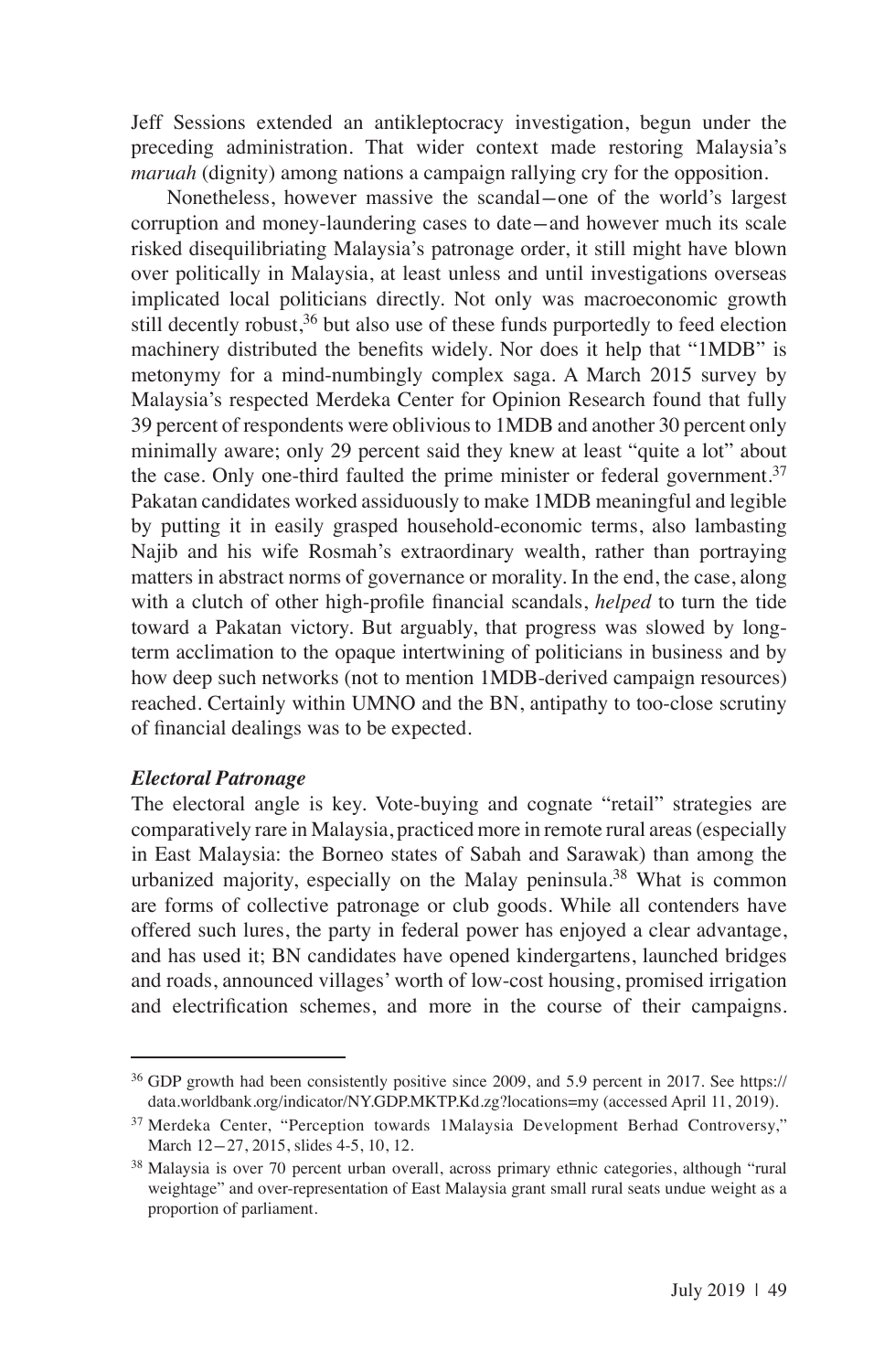Sweetening the deal are free-for-all buffet dinners, just-in-time distribution events for welfare checks dating to the just-concluded legislative session, and other satisfying ceremonies, to make clear those politicians' value to their communities. Nor does the munificence start with the campaign.

The clearest signal of an impending election in Malaysia is the budget. For the 2018 election, that signal came in October 2017, with a federal budget that Prime Minister Najib described as "happy news that will put a smile on everyone's faces."<sup>39</sup> Increasing spending by 7.5 percent over the preceding year, the budget singled out a panoply of groups for benefits, bonuses, or assistance: civil servants, GLC employees, mothers, women generally, students, middle-income taxpayers, senior citizens, the disabled, caretakers, farmers, fishers, rubber-tappers, oil-palm workers, *orang asli* (indigenous) villages, entrepreneurs, and others. It funded investments in health care and housing, airports, special economic zones, roads, sports complexes, and schools. And it supplemented benefits earlier that year, including to Federal Land Development Authority (FELDA) families and recipients of *Bantuan Rakyat 1Malaysia* (1Malaysia People's Aid, BR1M), an unconditional cash-transfer scheme introduced in 2012, then progressively enhanced and extended.<sup>40</sup>

BN's manifesto, launched just over a month before polling day, pledged creation of three million new jobs; infrastructure and social-assistance spending; more targeted benefits (for women, youth, specific states, and groups such as FELDA settlers); and doubled-up BR1M payments for 2018.<sup>41</sup> The gifts kept coming as the campaign commenced, down to eleventh-hour promises of tax relief for anyone under twenty-six and bargain prices for low-cost housing residents to purchase their flats.<sup>42</sup>

The BN was not alone in turning public spending to partisan advantage. Pakatan offered many of the same sorts of benefits as its rival in 2018-enabled by its control of the Penang and Selangor state governments-including even a wedding allowance to echo a localized BN promise.<sup>43</sup> Pakatan, like the BN, pledged to build more and better affordable housing, to expand scholarship programs, to make more small-business loans and agricultural supports available, and to improve access to public transportation and health care. For

<sup>39</sup> "Malaysia Presents Populist Budget Targeting Voters Ahead of Polls," *Today* (October 27, 2017), https://www.todayonline.com/world/malaysias-najib-unveils-expansionary-budgetpolls-loom (accessed June 1, 2019).

<sup>40</sup> "No Telling What Will Happen at the Polls," *The Edge Malaysia*, June 19, 2017, p. S2. On BR1M, see Frederico Gil Sander et al., "Malaysia Economic Monitor: Towards a Middle-Class Society" (Bangkok: World Bank, 2014), 74-75, 84-85.

<sup>41</sup> Lee Hwok Aun, "BN's Manifesto Rides on Material Gains and Patronism," *Today* (April 17, 2018), https://www.todayonline.com/commentary/bns-manifesto-rides-material-gains-andpatronism (accessed July 18, 2018).

<sup>&</sup>lt;sup>42</sup> Najib Razak, campaign rally speech, Wangsa Maju, Kuala Lumpur, May 1, 2018.

<sup>43</sup> Kow Gah Chie, "BN Pledges to Sponsor Mass Weddings in FT Manifesto," *Malaysiakini* (April 22, 2018), https://www.malaysiakini.com/news/421049 (accessed July 19, 2018).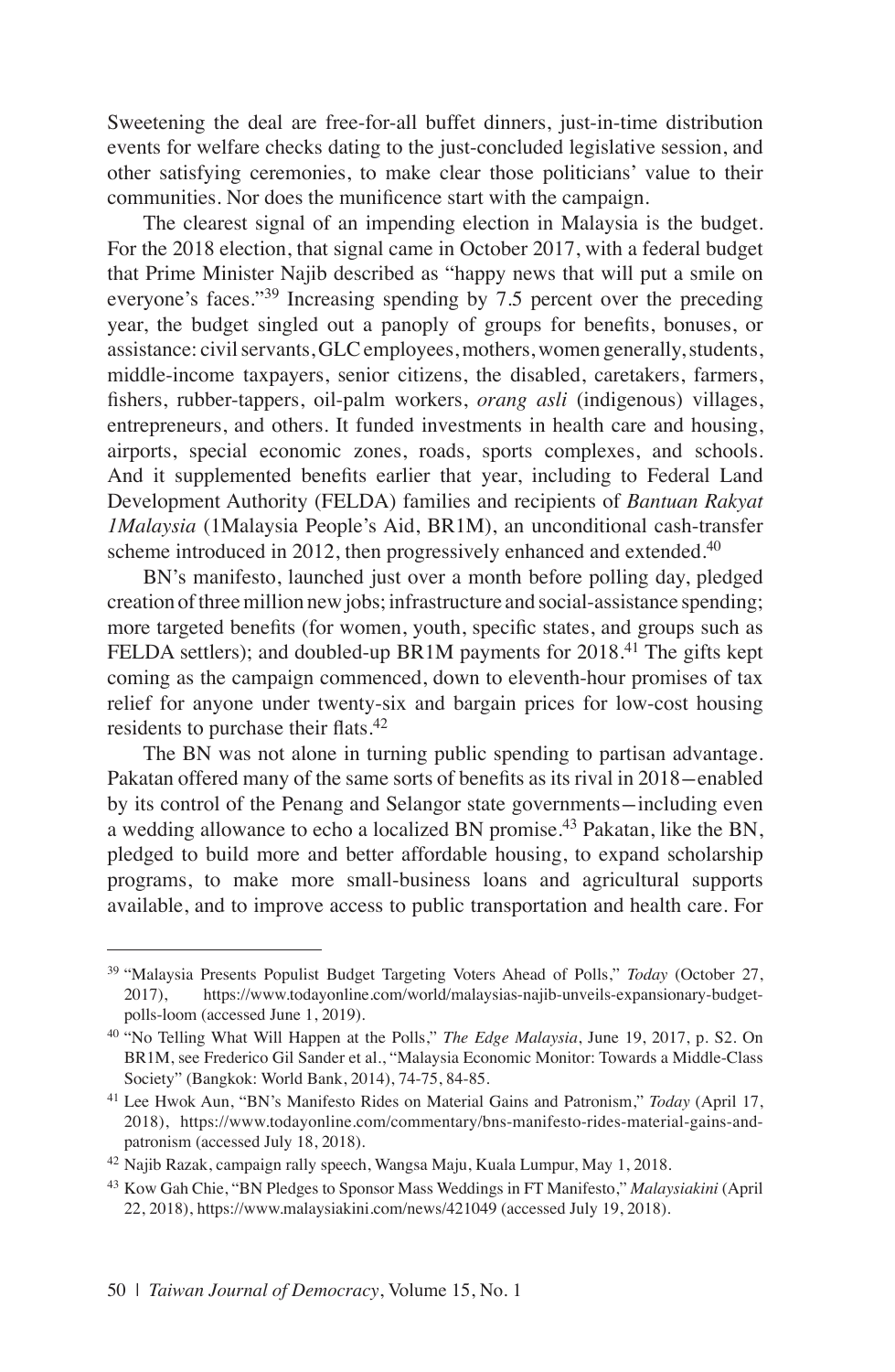neither side were such promises pitched *only* to win elections, of course, but the range of targeted beneficiaries highlighted key constituencies to mobilize, such as women and youth. Both DAP and PKR, too, had embarked well in advance of the elections on reputation-enhancing infrastructure initiatives, notwithstanding their limited resources, such as small-scale hydro- and solarpower projects in East Malaysia; as the polls neared, they also promoted new projects in the states they controlled. Indeed, while electoral patronage has long been rampant, recent elections suggest a new scale and scope, not only demanding deep pockets and presenting barriers to entry to smaller parties or independent candidates, but also potentially deterring efforts to clean up governance *too* much, lest voters prove more interested in perks than principles.

But the imbalance in the resources it commands has given the BN an overwhelming advantage over challengers in Malaysia's patronagedriven politics, highlighting its essentially neopatrimonial aspect. Although Malaysian politics has remained consistently more institutionalized than in more thoroughly neopatrimonial polities, the role of the party (and of specific leaders thereof) has been to sustain hierarchical, dependent, loyal relationships: to eschew structured collective bargaining over public policies, to sideline the range of organized social interests, to elevate personal patronage over ideology or law, and to personalize rule.<sup>44</sup> Although Najib is not the first Malaysian prime minister to centralize and personalize power, his party deinstitutionalized in important ways as he increasingly turned the state to his own enrichment and-as loose threads started to unravel-protection.

Small, rural, especially economically underdeveloped seats have been where the BN's neopatrimonial aspect has been most pronounced. There, the BN's well-funded, extensive grassroots machinery, as well as its recourse to state machinery, have offered a seemingly near-indomitable advantage in canvassing, wooing, and mobilizing voters. (Only PAS has been able to match the BN's approach, and only on the east coast, among Malay voters.) For instance, only the BN has been able to afford to transport campaign workers to constituents, and constituents to polling stations, in highly inaccessible parts of Sabah and Sarawak. Even when the BN has repeated the same promises, election after election, those ever-plausible mirages, coupled with concrete, much-needed, if smaller "goodies" at election time, have done much to coax support in poor, largely rural areas. Supplementing budgetary benefits such as BR1M-of limited marginal benefit to working-class households in urban areas, where the cost of living is comparatively high, but carrying real impact for poor households or those in regions where MYR500 stretches further-have been a range of lures for voters in urgent need of infrastructure and services, from water tanks and zinc sheets for roofs, to community centers and religious facilities. The 2013 election, for example, in which the BN sustained this vote-

<sup>44</sup> Michael Bratton and Nicolas van de Walle, "Neopatrimonial Regimes and Political Transitions in Africa," *World Politics* 46, no. 4 (1994): 458-459.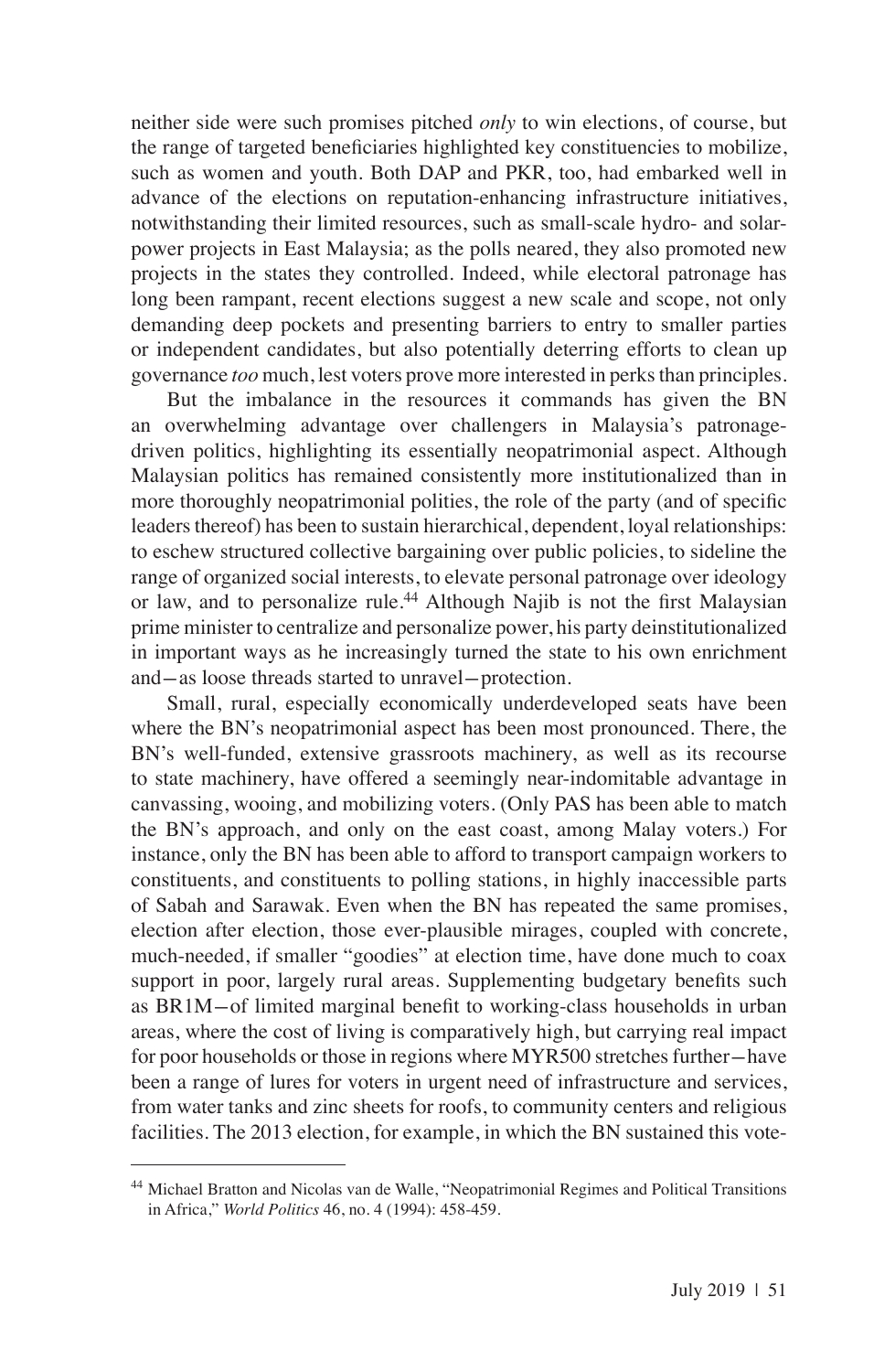bank, saw promises ranging from regional universities, to a new crematorium, to agricultural-assistance schemes.45

Until the shakeup of 2018, the BN had cultivated particular dependency in still-significantly underdeveloped East Malaysia. In 1992, longtime Sarawak Chief Minister Abdul Taib Mahmud announced a "politics of development" strategy, which he defined as "a total commitment to development by using the power of politics to make sure that we achieve our development objectives."<sup>46</sup> The purposefully vague policy lacked measurable targets and excluded communities that backed opposition parties.<sup>47</sup> BN campaign promises carried forward the theme thenceforth, though, offering tens of billions of ringgit to fund roads, water, electricity, housing, and health care.<sup>48</sup> As on the peninsula, over time, urban voters, who are generally less dependent on such investments than, for instance, more remote, poor minorities, and are concerned about both corruption and state autonomy, came to resist these appeals.<sup>49</sup> The BN made its expectations clear. Distributing MYR18 million in government allocations to Chinese educationists in Sibu, Sarawak, days before a 2010 by-election, for example, Najib proposed, "I help you, you help me. ... We will do what we should to give you what you want. And you know what I want."<sup>50</sup>

Facilitating this patronage order have been exceedingly weak laws on party and campaign financing. Malaysia's Election Commission (EC) caps what a candidate may spend during the campaign at RM200,000 (approximately USD 50,000) per parliamentary seat and half that amount per state seat. Yet, actual spending, at least among BN candidates, typically has far exceeded that level. (Electoral-reform discussions since 2018 have homed in on campaign finance, among other issues; a key concern is setting a cap on spending high enough to be realistic, but not so steep as to disadvantage small-party or independent candidates.) In 2013, the BN's central party organization reportedly provided an allocation equivalent to the EC limit to each of the coalition's candidates. The coalition also provided otherwise-expensive

<sup>45</sup> For details from across constituencies, see Meredith L. Weiss, ed., *Electoral Dynamics in Malaysia: Findings from the Grassroots* (Kuala Lumpur and Singapore: SIRD and ISEAS, 2014).

<sup>46</sup> Quoted in Andrew Aeria, "The Politics of Development and the 1996 Sarawak State Elections," *Kajian Malaysia* 15, nos. 1&2 (1997): 59.

<sup>47</sup> Faisal Hazis, "The Politics of Development in Sarawak," *Akademika* 77 (2009): 96.

<sup>48</sup> Faisal S. Hazis, "Patronage, Power and Prowess: Barisan Nasional's Equilibrium Dominance in East Malaysia," *Kajian Malaysia* 33, no. 2 (2015): 12.

<sup>49</sup> For example, Neilson Ilan Mersat, " 'Blue Waves Versus Political Tsunami': Sarawak and the 2008 Malaysian General Election," *Akademika* 77 (2009): 113-132; Francis Kok Wah Loh, "Understanding Politics in Sabah and Sarawak: An Overview," *Kajian Malaysia* 15, nos. 1&2 (1997): 9-10; and Faisal S. Hazis, "Patronage, Power and Prowess: Barisan Nasional's Equilibrium Dominance in East Malaysia," *Kajian Malaysia* 33, no. 2 (2015): 13-15.

<sup>50</sup> Joseph Sipalan, "Najib Tells Sibu: You Help Me, I Help You," *Malaysiakini* (May 12, 2010), https://www.malaysiakini.com/news/131646 (accessed June 8, 2019). (BN lost, barely.)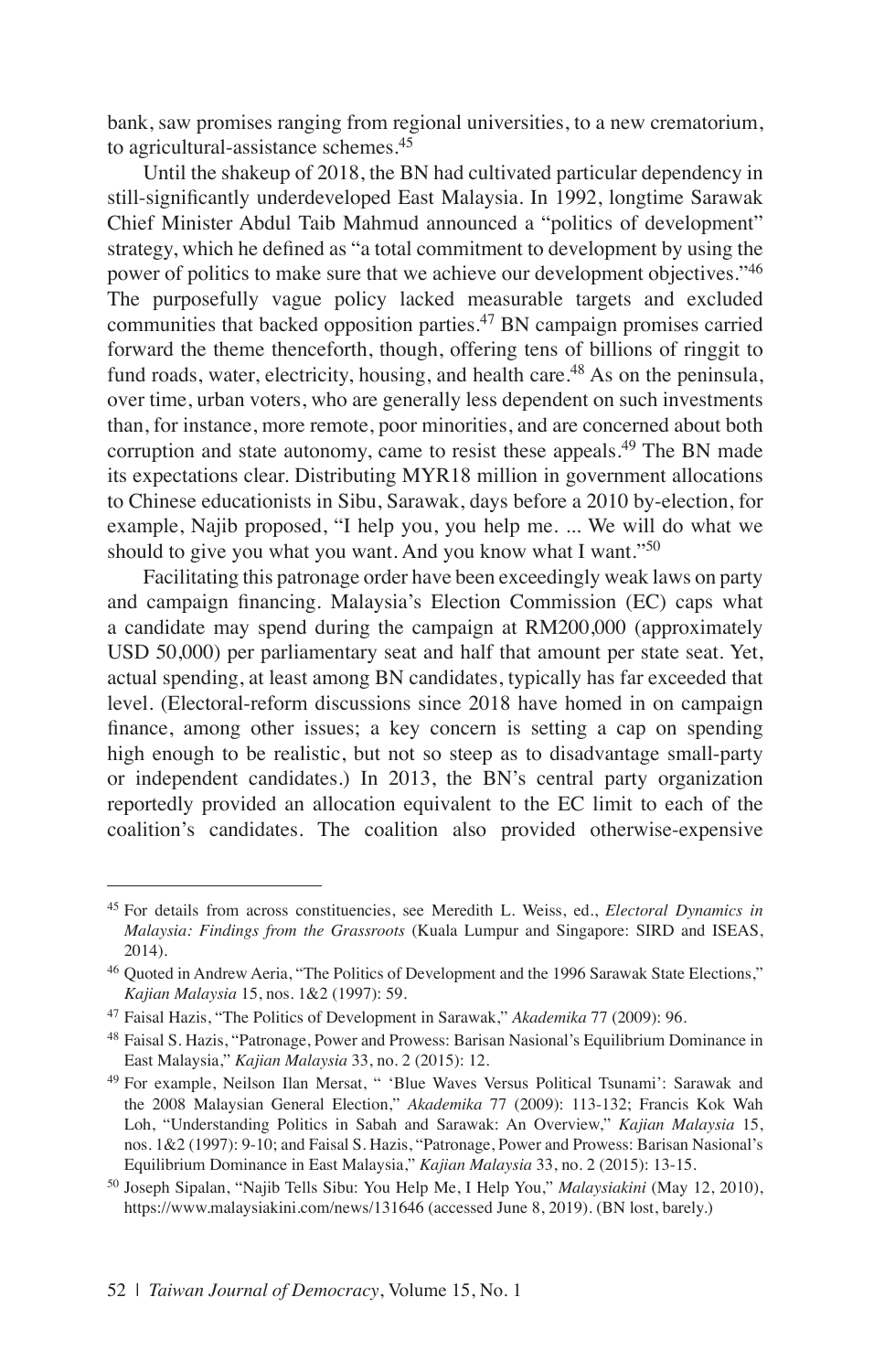campaign paraphernalia (posters, flags, and so on) to candidates and took care of nationwide publicity, peppering highways and mass transit with billboards and newspapers with clever full-page advertisements, starting long before nomination day, the official start of the campaign period.<sup>51</sup> Many Pakatan candidates that year likewise indicated having received funds from party headquarters, but generally only about one-tenth of what the EC allowed, supplemented by a small stock of campaign materials (which some candidates actually had to purchase from party headquarters). Pakatan (nationally or at the state level) also sponsored a national advertising campaign, but not one anywhere near the scale and visibility of the BN's. Even when their parties have kicked in substantial funds and supplies, though, candidates generally have had to top-up allowances or other payments to their campaign workers. As a BN campaign worker in Sabah explained in 2013, "*Kalau tidak disuntik vitamin, macam mana mahu jalan?*" (If they are not given vitamins, how will the work get done?). $52$ 

Although reforms are now under way-and its more aggressive stance in by-elections since the 2018 general elections suggest a new mindset and approach-the EC has done very little until now to enforce its spending limits and other rules.<sup>53</sup> Moreover, the laws now under review require only that the EC keep tabs on candidates' or their designated agents' direct expenditures, and only during the official campaign period. Much-even most-of what actually has been spent has thus not been reported to the EC. Moreover, funds parties or candidates have raised have been poorly (or not at all) documented. The flaws in the system have long prompted pleas for better reporting, transparency, and enforcement.

## *Partisan Civil Service*

In the prevailing environment, accountability has lagged, amid complaints of abuse of power, unfairness, and other problems. Weak legislative oversight or ministerial responsibility, the sluggishness one might expect of a politicized bureaucracy, and curbs on media and monitoring efforts have left few effective checks.54 The Malaysian Anti-Corruption Commission (MACC), established in 1967, however prominent, until now has investigated fewer than 7 percent of reported cases, more often petty than really substantial allegations, and has seemed to target opposition politicians; the Auditor-General, too, has limited capacity or authority to investigate irregularities in government accounts.55

<sup>51</sup> See Weiss, *Electoral Dynamics in Malaysia*.

<sup>52</sup> Interview by research team, Sabah, April 20, 2013.

<sup>53</sup> Josie M. Fernandez, ed., *Reforming Political Financing in Malaysia* (Kuala Lumpur: Transparency International-Malaysia, 2010), chap. 4.

<sup>54</sup> Noore Alam Siddiquee, "Paradoxes of Public Accountability in Malaysia: Control Mechanisms and Their Limitations," *International Public Management Review* 7, no. 2 (2006): 56-59.

<sup>55</sup> Ibid., 49-53; Francis Kok Wah Loh, "Restructuring Federal-State Relations in Malaysia: From Centralised to Co-Operative Federalism?" *Round Table* 99, no. 407 (2010): 139.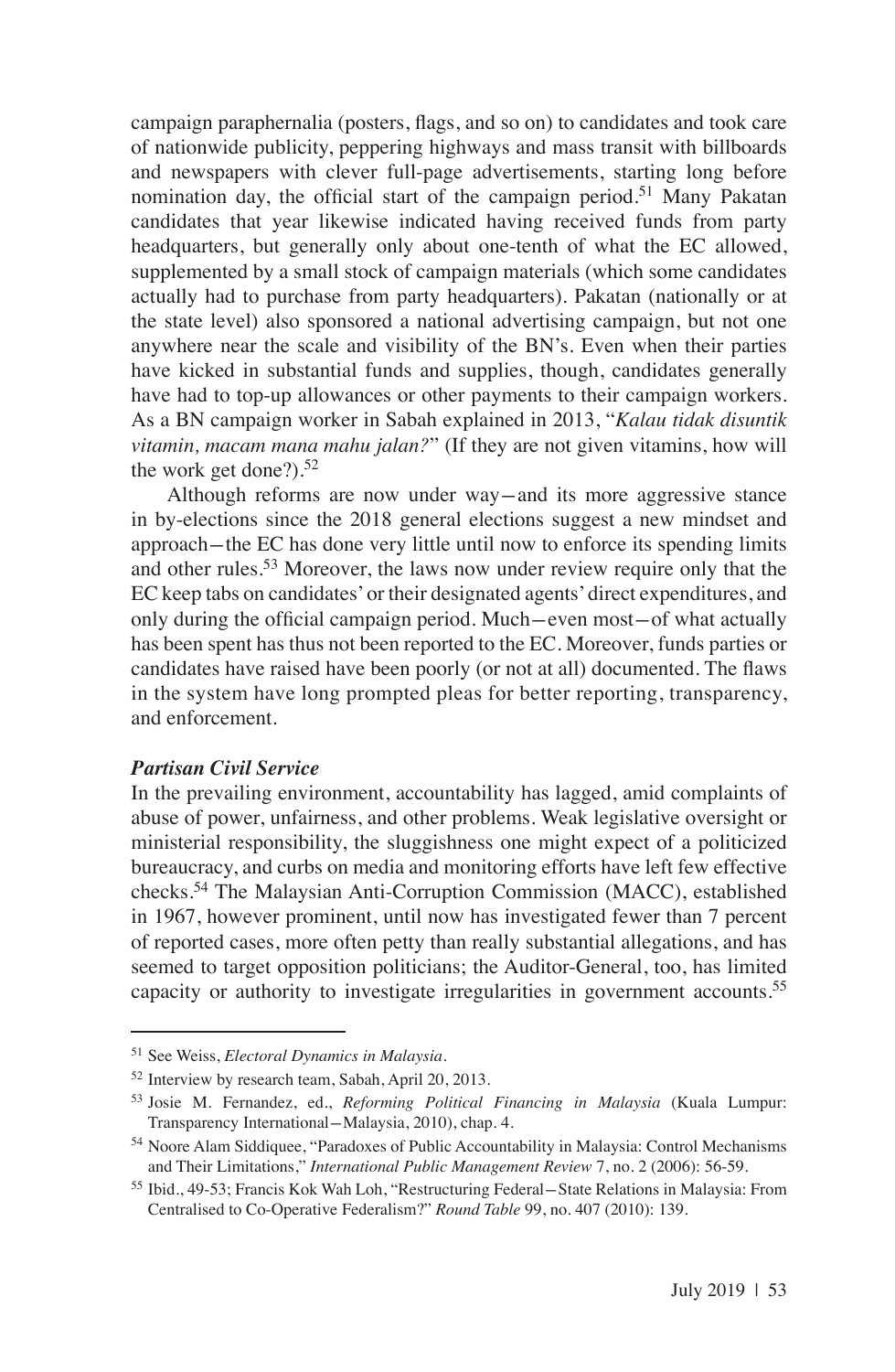Scandals have grabbed headlines: most recently, revelations of improper channeling of funds and contracts related to the Port Klang Free Trade Zone in 2009, mismanagement and graft revealed in a state cattle-farming scheme in 2010, and the huge 1MDB debacle, entailing massive debts and misappropriation.56

Part of the problem has been a civil service turned toward the interests not just of the state, but of the dominant party. Since 2018 (and before that at the state level), Pakatan government officials have complained of "sabotage" by civil servants still loyal to the ousted BN government-even as some acknowledge that what appears to be mischief may really be more incapacity (in some cases) or mere sloth.<sup>57</sup> But "bureaucratic internalization of the ruling parties' interests" not only has allowed the BN to coordinate and consolidate vertical (federal-state) and horizontal (political-bureaucratic) control over the course of the coalition's decades in power, but also has left civil servants "subject more to political control than to public accountability mechanisms."58 Having internalized the BN's messages and objectives, civil servants have adopted BN-supporting perspectives as "behavioral norms" over the years; without prompting, they have assimilated BN interests and approved or crafted policies accordingly.<sup>59</sup> The challenge for Pakatan, then, not only has been to learn *how* to govern, especially for those coalition politicians who previously were only in opposition (or are new to government altogether), but to departisanize and/or win over the civil service. Now, too, Pakatan must determine whether to seek to turn the civil service to its own advantage or to foster nonpartisan professionalism. (At least officially, the latter position has won out, though the former remains possible, however low-key its execution.)

### **Governance and Anticorruption Efforts since the 2018 Elections**

The structure of patronage has made tackling it difficult-not just the fact that so many politicians benefit personally and in their election campaigns from GLC and other rents, and the allure of, for instance, a loyal civil service, but also the extent to which Bumiputera preference rests at the core of these policies. The majority of Malaysians see their own interests as being at risk, rightly or wrongly, should the system be cleaned up, if doing so (as rhetoric both for and against often suggests) entails shifting from race-based to need-

<sup>56</sup> Abdillah Noh, "Political Change and Institutional Rigidity in Malaysia: Is There a Way Out?" (Singapore: ISEAS-Yusuf Ishak Institute, 2016), 12-13, 15, and Gomez, "Monetizing Politics," 1386.

<sup>&</sup>lt;sup>57</sup> Interviews by author with cabinet ministers and other officials and reformers, February 2019, Putrajaya and Kuala Lumpur.

<sup>58</sup> Hidekuni Washida, *Distributive Politics in Malaysia: Maintaining Authoritarian Party Dominance* (New York: Routledge, 2019), 76.

<sup>59</sup> Ibid., 77.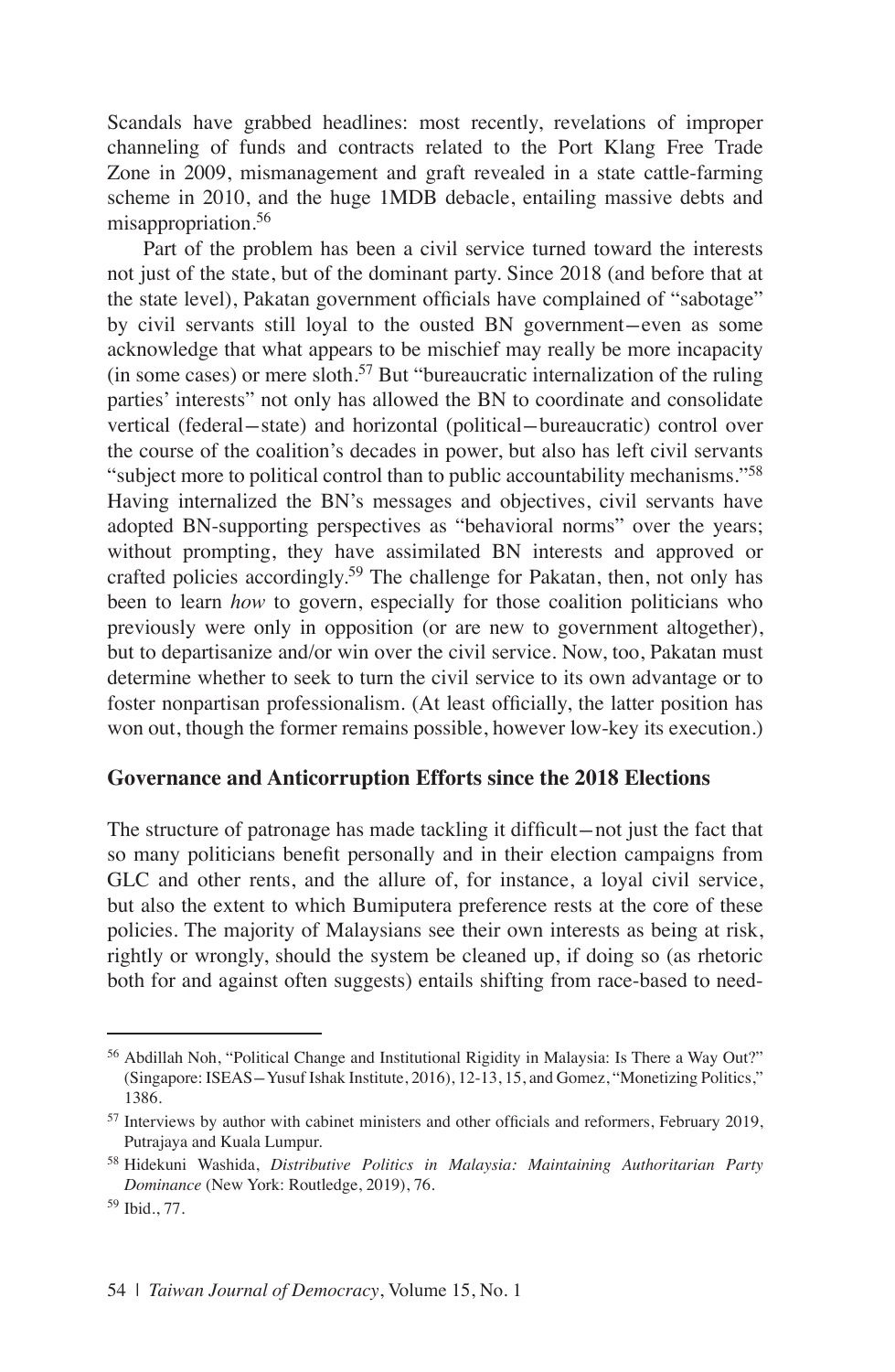based state aid and reducing or eliminating those preferences *not* pitched toward reducing poverty. While we might understand Malaysians as being just as prone to "economic voting" as voters elsewhere, what that means in terms of vote-choice and preference is not so straightforward: personal economic decline under one government may not encourage defection if the alternative compromises what little extra edge a given voter has.<sup>60</sup>

Malaysia is not new to anticorruption efforts. For its first five decades, the MACC (established as the Anti-Corruption Agency in 1967, and with permutations in name and function since then) was reasonably independent and critical, notwithstanding periodic (rebuffed) efforts at interference. Once the chief commissioner moved toward charging Prime Minister Najib with 1MDBrelated corruption in 2016, though, its top leaders were forced out; the agency remained quisling, effectively blocking more aggressive investigations, until after Pakatan took the reins. The new government's National Anticorruption Plan (discussed below) then laid the ground for a more empowered and independent MACC.<sup>61</sup> The previously credible parliamentary Public Accounts Committee tracked a similar trajectory. Other initiatives, such as the *Institut Integriti Malaysia*, maintained credibility, but limited policy efficacy per se; Integriti focused largely on cultural change, for instance, by developing curricular plug-ins for age-appropriate children's trainings. Government Transformation Programmes (GTPs) introduced in 2010 and 2012 furthered the effort, targeting identified National Key Results Areas (NKRAs), ranging from upgrading standards of living and fighting crime, to governance-specific efforts at "reducing corruption" (as through a new whistle-blower protection act), centered in a purpose-built Performance Delivery and Management Unit (PEMANDU), established in 2009 under the Prime Minister's Department.<sup>62</sup> Taken together, though, these institutions have offered limited monitoring, enforcement effort, or empowerment, and have focused more on formal than informal institutions.

When Pakatan came into power, however, it was with governance as its central concern. As in, for instance, Uruguay (as Daniel Buquet and Rafael Piñeiro explain in this issue), party competition was clearly a factor in

<sup>60</sup> See Meredith L. Weiss, "Money, Malfeasance, and a Malaysian Election," in *Missed Signs or Late Surge: Malaysia's 14th General Election and the Defeat of Barisan Nasional*, ed. Francis Hutchinson and Lee Hwok Aun (Singapore: ISEAS-Yusof Ishak Institute, forthcoming), chap 6.

<sup>61</sup> Prime Minister's Department, *National Anti-Corruption Plan*, http://integriti.my/giacc/wpcontent/uploads/2019/01/National-Anti-Corruption-Plan-2019-2023.pdf (accessed April 12, 2019), especially objectives 1.4.12 and 5.3.3.

<sup>62</sup> Government of Malaysia, "Government Transformation Programme: Annual Report 2010" (Putrajaya: Jabatan Perdana Menteri, 2011); World Bank, "Driving Performance from the Center: Malaysia's Experience with PEMANDU," http://www.worldbank.org/en/country/ malaysia/publication/driving-performance-from-the-center-malaysias-experience-withpemandu (accessed February 18, 2019).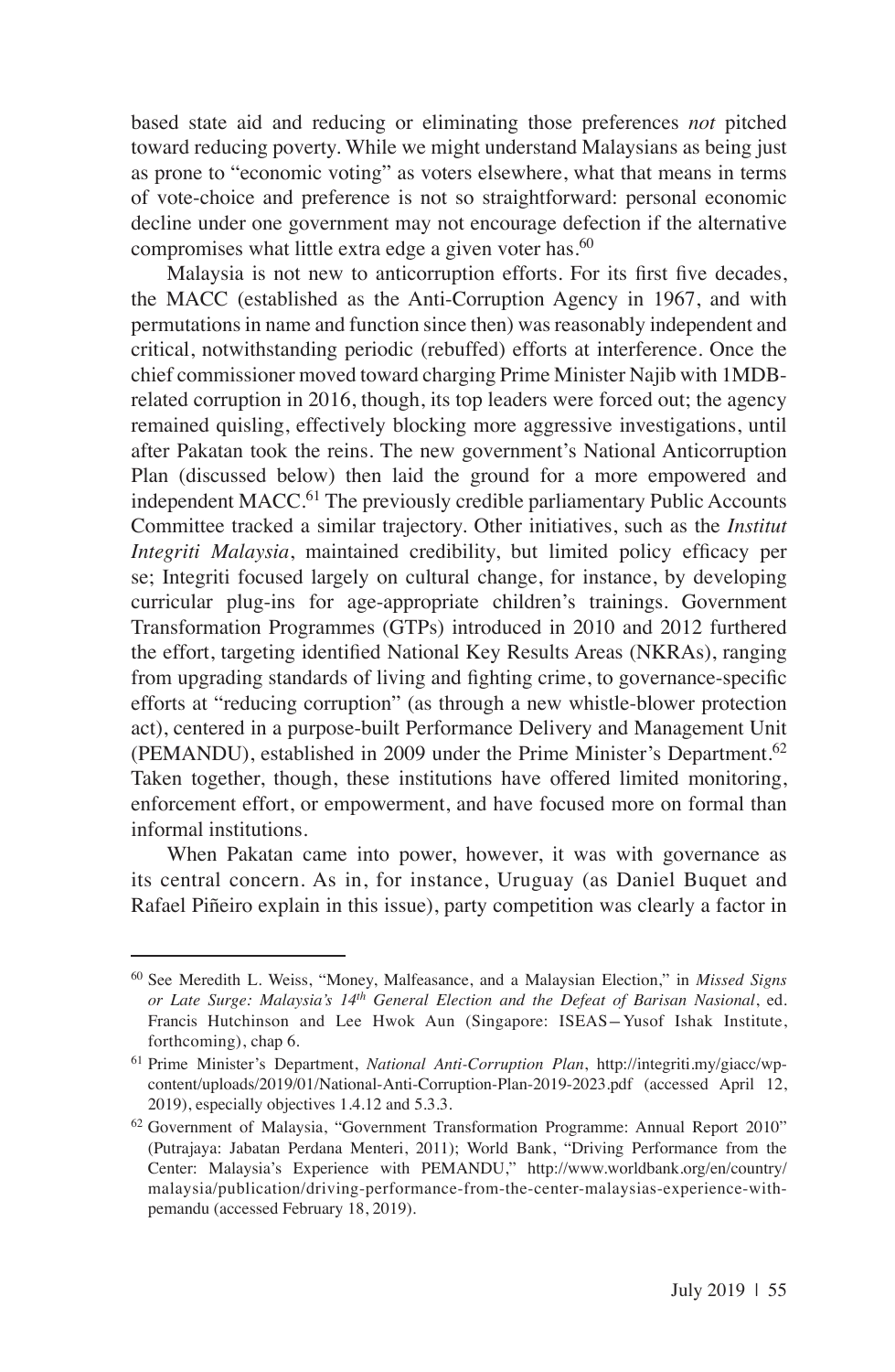pushing anticorruption to the top of the policy agenda. Prime Minister Mahathir, reelected at the head of the coalition at the ripe age of 92, saw the opportunity to set the record straight one last time. The fact that he is the one at the helm, argue even one-time nemeses now his partners in the Pakatan government, is what best ensures at least short-term progress and momentum-building; interviews suggest essentially unequivocal belief that Mahathir himself is sincere and determined, however less sure the single-minded commitment of his presumptive successor, Anwar Ibrahim, or others in the government, given their need to navigate a longer-term political logic of securing reelection.<sup>63</sup> However, that all in Pakatan can see the extent to which messages of the BN's corruption fueled the 2018 election outcome has likely strengthened political will across the board. Building upon predecessor Pakatan Rakyat's 2013 *Buku Jingga* [Orange book], Pakatan Harapan's 2018 election manifesto hammered home governance. The second plank of the party's *Buku Harapan: Membina Negara Memenuhi Harapan* [Book of hope: Rebuilding our nation fulfilling our hopes] focused specifically on nineteen promises related to reforming institutions of administration and politics; a twentieth promise aims to make Malaysia a country known for its integrity, under the broader ambit of making Malaysia a more inclusive, moderate exemplar.

Almost immediately after the election, Mahathir and fellow Pakatan leaders set to work on institutionalizing a new framework for addressing corruption. Institutionally, the key prongs-apart from a revivified, enforcement-focused MACC and related agencies-are a new Cabinet Special Committee on Anti-Corruption (JKKMAR, a revamped version of a semi-dormant, and never previously terribly energetic cabinet-level committee dating from the days of Mahathir's prior premiership) and a new National Centre for Governance, Integrity, and Anti-Corruption (GIACC) as a policy-planning unit. Supplementing these bodies have been, in particular, a Council of Eminent Persons (CEP) to advise the government on reform in its first hundred days, an Institutional Reform Committee (IRC) the CEP tasked with offering concrete suggestions, and a set of overlapping, longer-lasting consultative bodies for electoral, parliamentary, and other reforms. Helping in the effort have been not only highly capacitated and motivated experts from civil society, but also international partners, ranging from the United Nations Development Program (which set up a Governance program focused on institutional reform after the election), working multilaterally, to a host of bilateral would-be collaborators (governments and functionally specific technical agencies from Australia, Britain, Canada, South Korea, and elsewhere), jockeying for useful niches.

These efforts already have started to yield fruit. By early 2019, efforts were underway, for instance, to certify a pilot group of federal, state, and local

<sup>&</sup>lt;sup>63</sup> Mahathir functions much as the "signature public figures" whom Gergana Dimova describes (in this issue) in Romania-political leaders with both capacity and incentive to rewrite rules.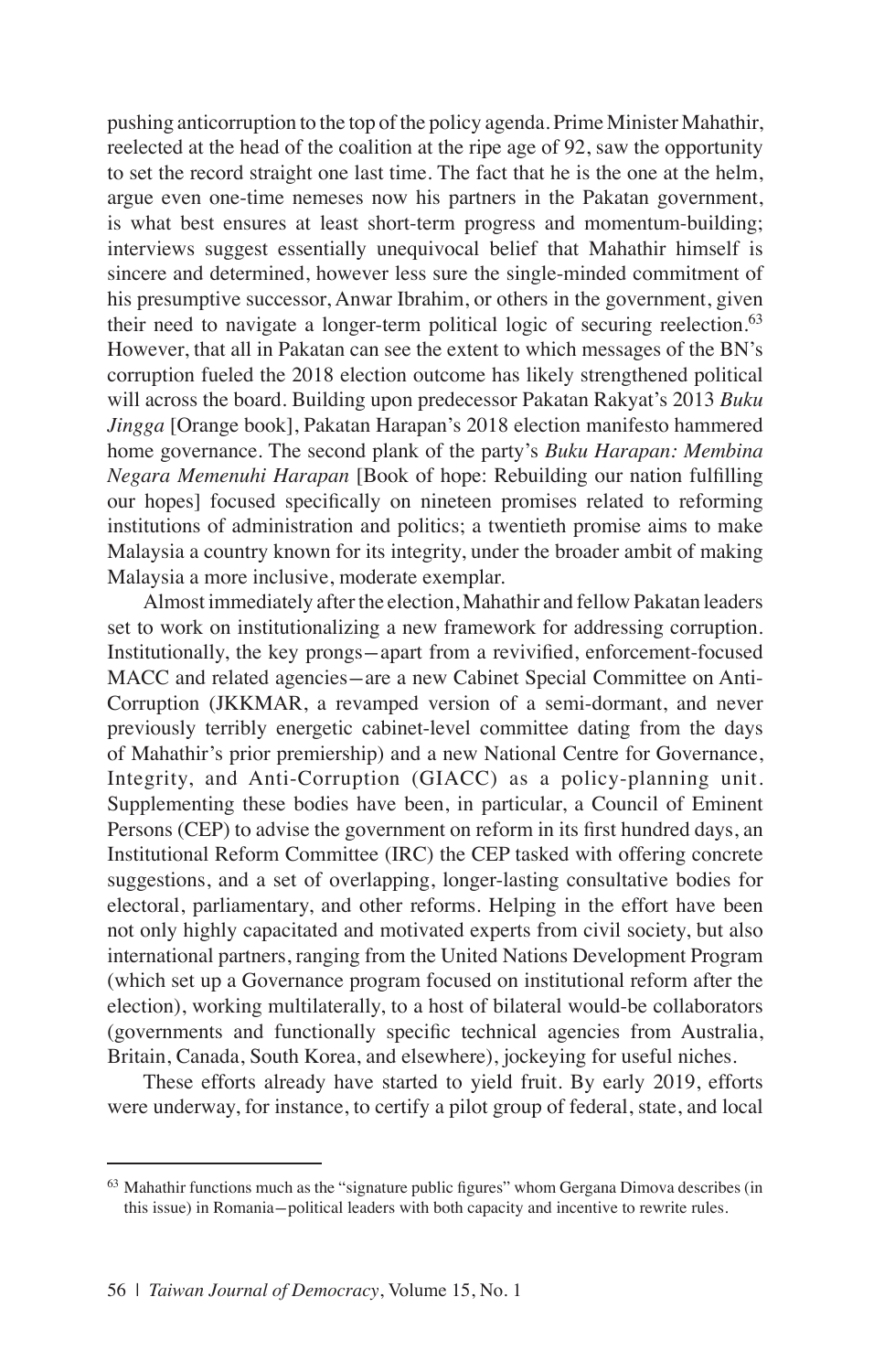government entities as compliant with an antibribery mechanism; to determine ways to improve the capacity and independence of the judiciary, as a necessary, but weakened check on corrupt practices; to strengthen parliament through establishment of select committees and other institutional reforms; and to fulfill a Manifesto promise by establishing an Independent Police Complaints and Misconduct Commission. Ministries had introduced consultative processes for developing frameworks and policies. The Ministry of Foreign Affairs, for example, has promulgated—and secured parliamentary approval for-a new foreign policy framework developed via a Consultative Council and extending even to townhall meetings with students, to determine their priorities.<sup>64</sup>

A centerpiece reform, though, was the launch of the National Anti-Corruption Plan (NACP) in late January 2019. The NACP identified 115 concrete objectives, with a lead agency to pursue each deliverable, drawing especially on the more than two hundred proposals the IRC had submitted in mid-2018. (The IRC's report has not been made public, however, to the committee's consternation.) Reforms that would touch on parties and elections specifically are still in the works as of this writing. Although the Election Commission has been testing procedural tweaks already in the context of by-elections (e.g., adjustments designed to smooth the process of declaring candidacy on nomination day), an Electoral Reform Committee expects to require about two years to finalize its recommendations over nine topical clusters, from maintenance of the electoral rolls, to voter education, the conduct of elections, and political financing-potentially including suggested changes to the electoral system as a whole, perhaps to introduce mixed-member proportional representation.65

However promising these initial steps, much still depends on the will of specific individuals, not least Mahathir himself. Already in heading state governments from 2008 onward, then Pakatan Rakyat's DAP, PKR, and PAS had developed similar practices of targeted assistance, credit-claiming, and partisanization of public policies (e.g., issuing welfare checks at constituency service centers or in party-branded envelopes), implicitly acknowledging the extent to which voters were likely to penalize them for eschewing such timehonored practices.<sup>66</sup> Even ideologically reformist now-MPs speak of being offered "envelopes"-cash from businesspeople or others in search of favors, which they may well keep—and of cultivating their own party-loyalist smallscale entrepreneurs to bid for government contracts, first in a sheltered way to allow them to become more competitive, before the government revamps the process fully, as promised, to open tender. GLC reform has been limited at best,

<sup>64</sup> Interview by author with Minister of Foreign Affairs Saifuddin Abdullah, February 12, 2019, Putrajaya.

<sup>&</sup>lt;sup>65</sup> Interviews by author with ERC members, February 10 and 12, 2019, Subang Jaya and Petaling Jaya, Malaysia.

<sup>66</sup> Weiss, *The Roots of Resilience*, chap. 5.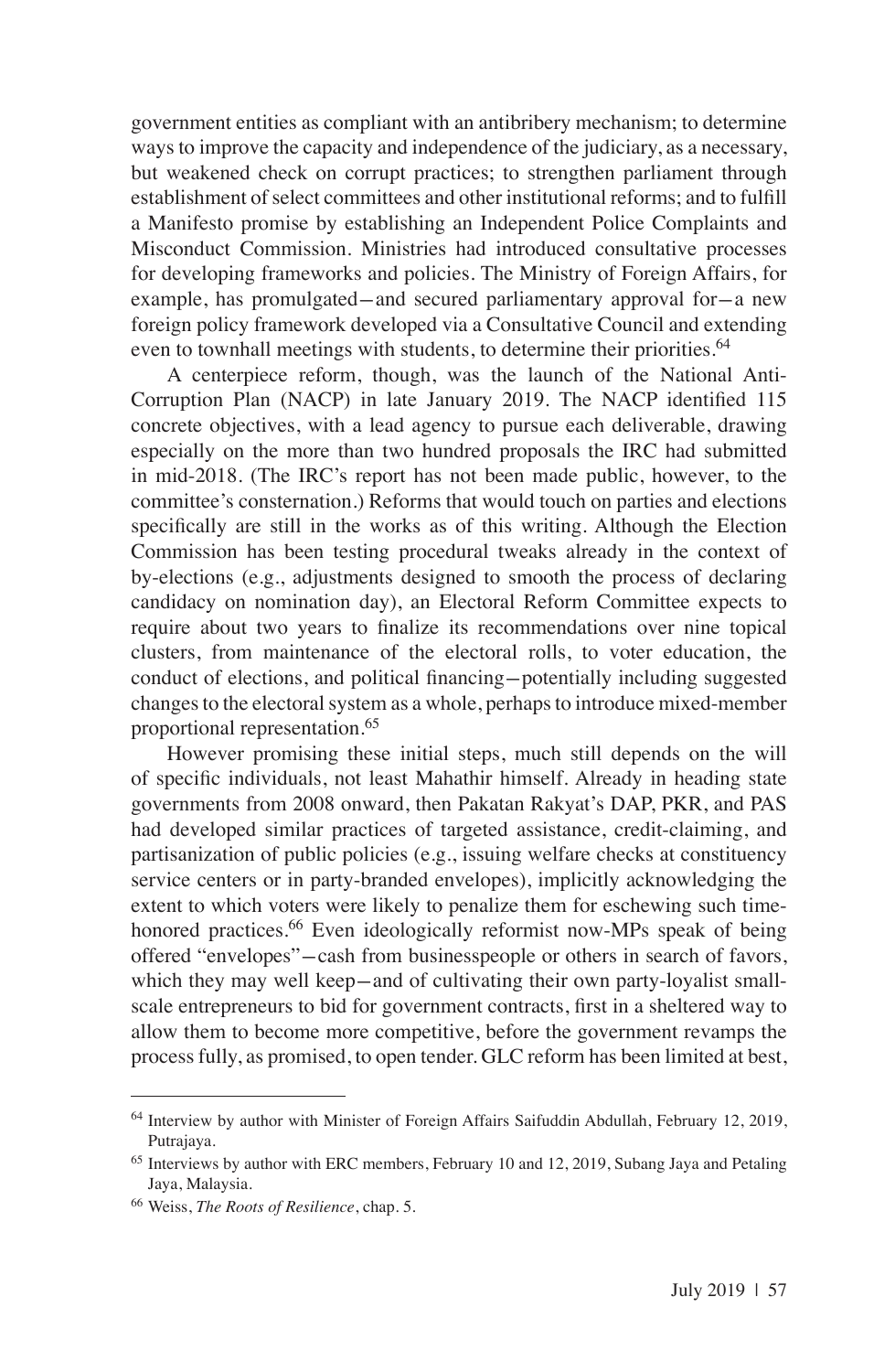with politicians still entangled in firms' leadership, including under historically corruption-embroiled ministries such as Rural and Regional Development. Laments political economist Terence Gomez (in an op-ed that kicked off an acrimonious online exchange with former finance minister, and recent CEP member, Daim Zainuddin), we see "a gradual and perceptible attempt to reinstitute the practice of selective patronage in the conduct of politics and in the implementation of policies, hallmarks of Umno politics that led to its fall."67 Mahathir's party, Bersatu, seems especially vulnerable: it is the only Pakatan party purposefully focused on Bumiputera advancement, and hence needs to affirm its support for the community. Moreover, its ranks are awash with UMNO refugees, including enough party-hoppers, some with decidedly tarnished records, to prompt expressions of concern from its coalition partners and civil societal watchdogs.<sup>68</sup>

## **Potential Pitfalls**

However sincere Pakatan Harapan's commitment to governance reform, particularly to dismember and preclude reconstruction of BN-era neopatrimonial and broadly corrupt praxis, the coalition faces daunting challenges. Especially, but not exclusively, where the same people are in office now as previously, old habits are bound to die hard, and that Pakatan is targeting so many state structures and policy areas at once runs the risk of broad but shallow, rather than more focused and incisive, reform. But even with idealistic, fresh faces (and an aged leader dead-set on sweeping the stage before he bows off), the mechanism of Pakatan's ascendance also sets a cap: elections. As noted above, in 2009, Najib Razak entered office with a "slew of economic, social and educational reform plans" in view; those proposals caused his popularity to surge in his first year. Yet, once he tried to reform Bumiputera privileges, the UMNO grassroots and affiliated Malay-rights organizations voiced aggressive displeasure. He backtracked.<sup>69</sup> That cautionary tale cannot be far from Pakatan, and especially Bersatu, leaders' minds.

A key reason for Pakatan's pushing through to victory in 2018 was Bersatu's ability to draw Malay votes; as the figurehead most associated, in the popular imagination, with NEP-type policies in Malaysia, Mahathir had the credibility to assuage these voters' concerns that voting in Pakatan might endanger their self-interest. Should governance reform mean Malay small contractors lose their lock on state contracts, or simply that Pakatan eschews the usual pot-

<sup>67</sup> Terence Gomez, "Patronage Is King in New Malaysia?" *Malaysiakini* (January 11, 2019), https://www.malaysiakini.com/news/459903 (accessed February 7, 2019).

<sup>68</sup> For instance, Bersih 2.0 press statement, "UMNO MPs En Masse Joining Bersatu: Destablising Democracy" (November 1, 2018), http://www.bersih.org/press-statement1-november-2018 umno-mps-enmass-joining-bersatu-destablising-democracy/ (accessed February 19, 2019).

<sup>69</sup> See Gomez, *Minister of Finance Incorporated*, 58-60, for details.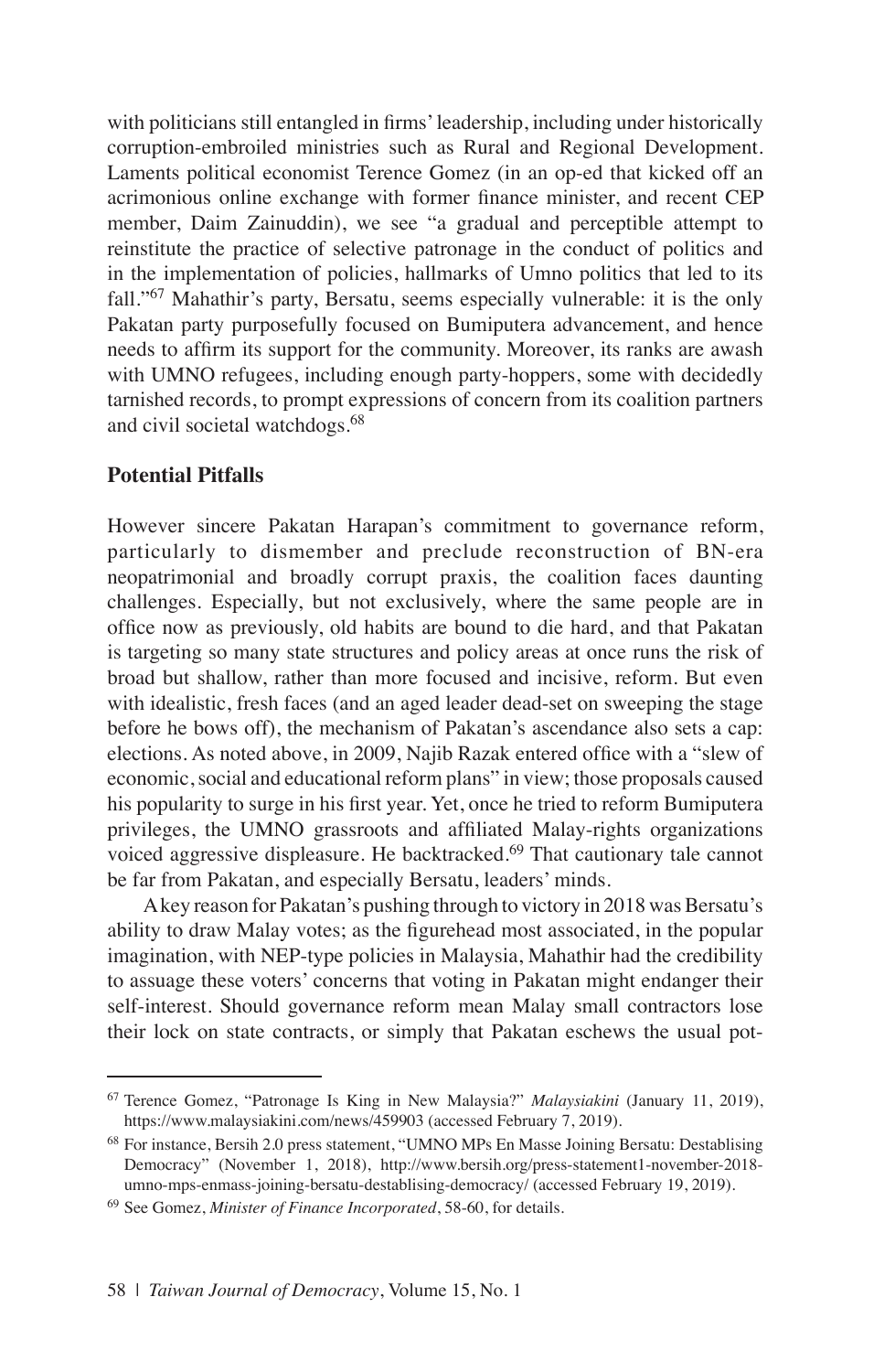sweetening community projects and promises during the next campaign, the coalition may run a serious risk of being voted out of office. Explained one Pakatan deputy minister, from his perspective as a former opposition MP, May 9 saw the "victory of democracy," not of his coalition; should commitment to their reform agenda of institutionalizing a politically liberal order mean the coalition loses the next election, so be it. But he recognizes that others in his coalition feel differently; they would rather pull back on reforms lest the coalition fail to win again.<sup>70</sup>

Indeed, the evidence thus far is mixed. Since the May 2018 general election, we have seen a structurally empowered Election Commission investigating complaints and even disqualifying candidates for misbehavior. But recent by-elections also have seen Pakatan's joining the BN in malfeasance such as misuse of state machinery and insinuating a link between the election outcome and state development aid.<sup>71</sup> And in keeping with praxis concerning Pakatan state-level GLCs over the past decade, the Pakatan federal government seems loathe to reduce the state's role in the economy *too* much, even as the parties work to develop their own financial bases, to be less reliant on membership dues, fund-raising dinners, and swag sales, as in the past.

At the heart of the dilemma is the fact that corruption in Malaysia is not merely a matter of rent-seeking for personal enrichment-however far Najib in particular may have gone in that direction-but also a primary fuel for and output of election machinery. Given the ongoing, existential hurdle of the ever-next election, political will may thus fall short of what is truly needed to remake the system, especially looking below the apex of the state-since to be meaningful, institutional reform and new mindsets must percolate throughout the system. New political finance laws now being drafted are likely to require registration of donors, cap allowable donations, require that donations be made to the party proper rather than to individual politicians, and monitor spending by the party and candidates. Rules in development aim also to clarify precisely (or simply to enforce existing guidelines on) what the campaign-time caretaker government can and cannot do. These reforms may help to curb at least campaign-period distributions, even if more ongoing particularism is harder to squelch. But Pakatan is all too aware that its mandate is thin: the marginal shift in (presumably mostly Malay) votes that nudged the BN out and themselves in probably had more to do with ousting Najib than inviting systemic reform.

Grim prognostication aside, the fact of a new government-one awash, at least in rhetoric, with better governance, sustainable development goals, and

<sup>70</sup> Interview by author, February 11, 2019, Putrajaya, Malaysia.

<sup>71</sup> For example, Zakiah Koya, "Most Number of Electoral Offenses in Cameron Highlands, Says Bersih," *Malaysiakini* (January 31, 2019), https://www.thestar.com.my/news/nation/2019/01/31/ most-number-of-electoral-offences-in-cameron-highlands-says-bersih/ (accessed February 19, 2019), and Lu Wei Hoong, "Guan Eng: 'Vote Harapan for Development' Remark Taken Out of Context," *Malaysiakini* (January 17, 2019), https://www.malaysiakini.com/news/460717 (accessed February 19, 2019).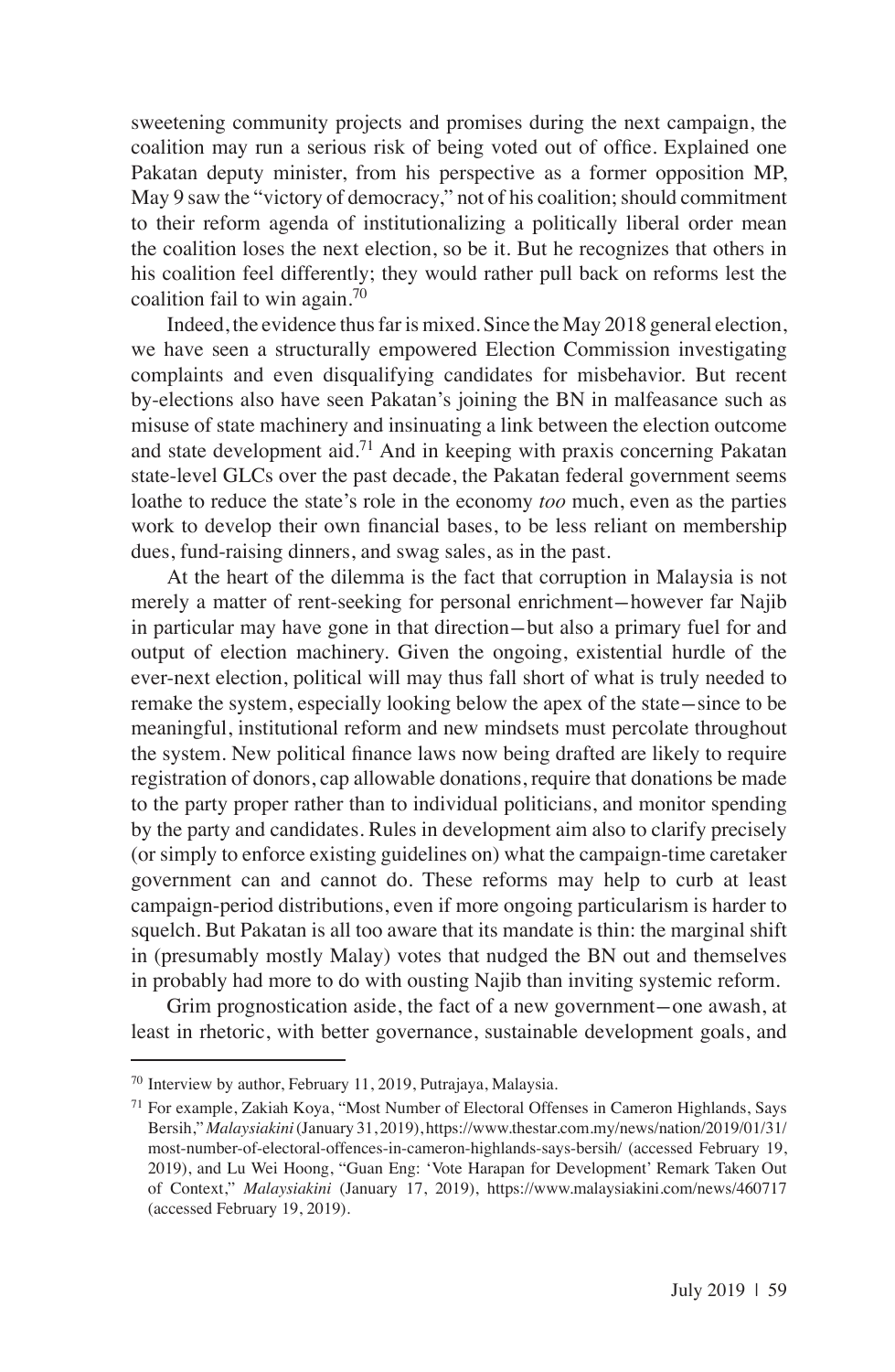the like-encourages a normative shift, however incremental. Efforts in civil society-especially election reform coalition Bersih 2.0 (*Gabungan Pilihanraya Bersih dan Adil*, Coalition for Clean and Fair Elections), anticorruption groups such as C4 (Centre to Combat Corruption and Cronyism), and civil-liberties advocacy organizations such as Aliran (*Aliran Kesedaran Negara*, National Consciousness Movement) and Suaram (*Suara Rakyat Malaysia*, Voice of the Malaysian People)-as well as among online media (the highly popular *Malaysiakini* news site, for instance) not only helped Pakatan win, but also will be pivotal to sustaining reformist momentum. Not only is Bersih 2.0, for instance, actively reaching out to BN parties, to convert them to the cause of electoral reform,<sup>72</sup> but also dozens of civil society organizations (CSOs) launched a CSO Platform for Reform shortly after the 2018 elections. Although the immediate euphoria of Pakatan's having won initially seemed to quell critiques, by June, CSOs had organized a dialogue session with around thirty parliamentary backbenchers, followed by additional meetings (albeit often with unclear impact beyond a photo op and chance to hand over a memorandum). Having first organized themselves to mirror cabinet ministries, in early 2019, the CSOs restructured; the Platform now includes thematic clusters, the better to accommodate issues such as electoral reform.<sup>73</sup> The coalition's proactive outreach to government ministries and agencies amid the latter's discourse of "consultation" makes meaningful collaboration at least somewhat more likely; given these advocacy organizations' lack of the same electoral imperative that parties have, their involvement bodes well for keeping governance reform simmering, even if not at full boil.

## **Conclusion: A Fraught Beginning**

Malaysia's unusual liberalizing electoral outcome, and the reasons for it, offer both impetus and a mandate for meaningful reform. At the same time, such peaceful, nondisruptive turnover also has left abundant remnants of the old order securely in place. Both buoyed and daunted by high expectations, the new Pakatan Harapan government has inherited a damaged state apparatus. Malaysia's polity had veered from patronage-oriented to arguably neopatrimonial over the nine years of Najib Tun Razak's premiership (2009- 2018). Pakatan, and especially new-again Prime Minister Mahathir Mohamad, evinces real will to reform, and years of dogged mobilizing have built remarkable strength within civil society to support reform efforts, across key domains, complementing the legacies of prior state initiatives for anticorruption and broad "transformation."

<sup>72</sup> Interview by author with Thomas Fann, Bersih 2.0 chair, February 12, 2019, Petaling Jaya, Malaysia.

<sup>&</sup>lt;sup>73</sup> Interviews by author with CSO representatives, February and April 2019, Kuala Lumpur and Petaling Jaya, Malaysia.